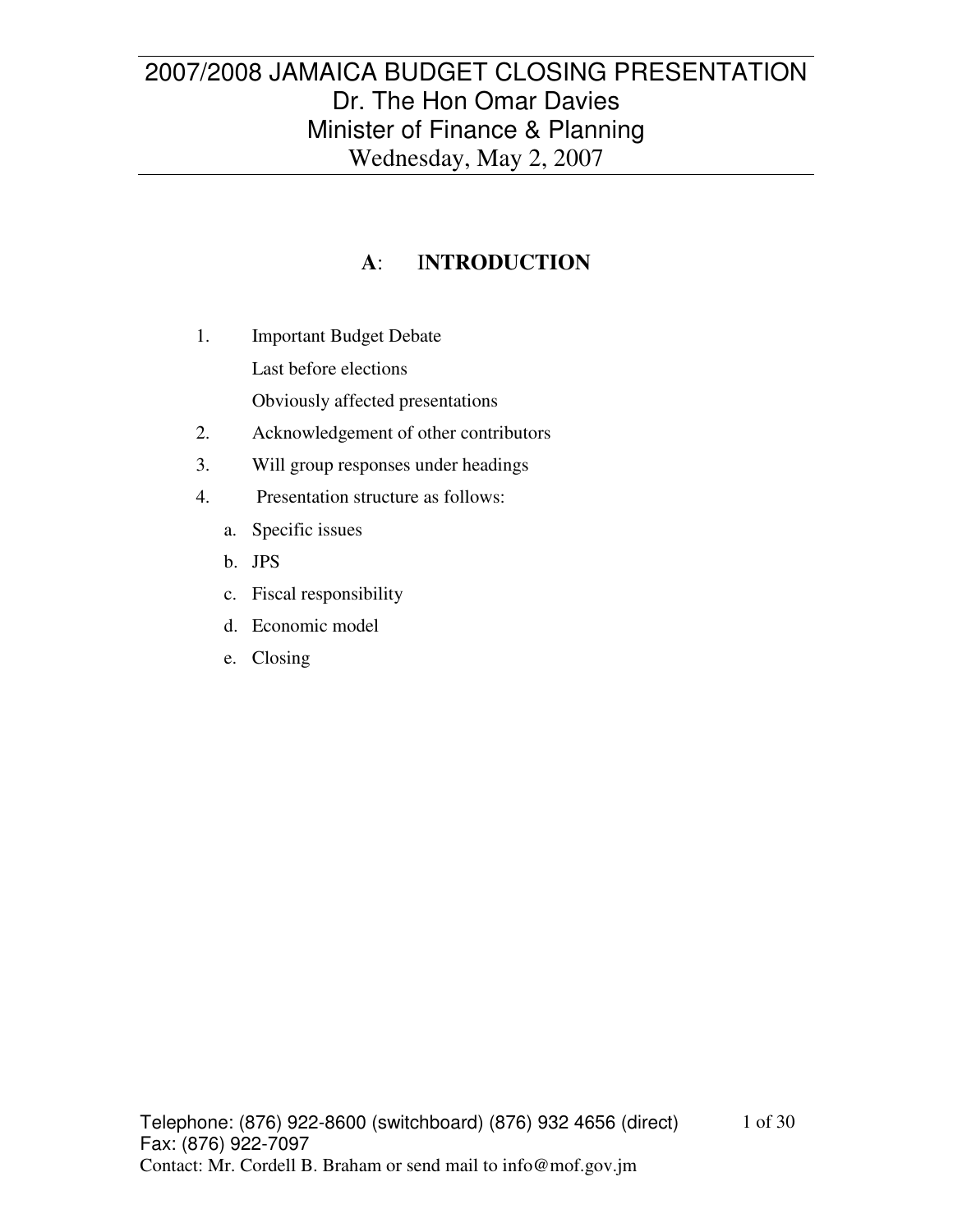#### **B**: **SPECIFIC ISSUES**

#### **World Cup Expenses**

- 1. The Opposition has consistently taken issue with the expenditure, which has been incurred as part of Jamaica's preparation for World Cup Cricket.
- 2. Has some resonance with the public, particularly when the suggestion is that the \$9 billion spent would have been better directed at interventions in the social sectors, particularly to assist the poor.
- 3. Superficial, as any expenditure incurred is always at the expense of something else.
- 4. Yesterday the PM clinically dissected the objections, noting that we cannot wait until all "needs" are met before establishing some Points of Excellence.
- 5. Now we have a set of sporting facilities consistent with our tradition and presence on the world stage.
- 6. Secondly, a large percentage of the expenditure was on capital works, which will remain with us after World Cup and will benefit the society in the medium to long term.
- 7. The fact is, expenditure on the two stadiums was approximately US\$67 million and roughly 50% of that came by way of a very concessional loan from the Chinese. This loan was not in the form of cash and hence would not have been available to renovate basic schools, etc.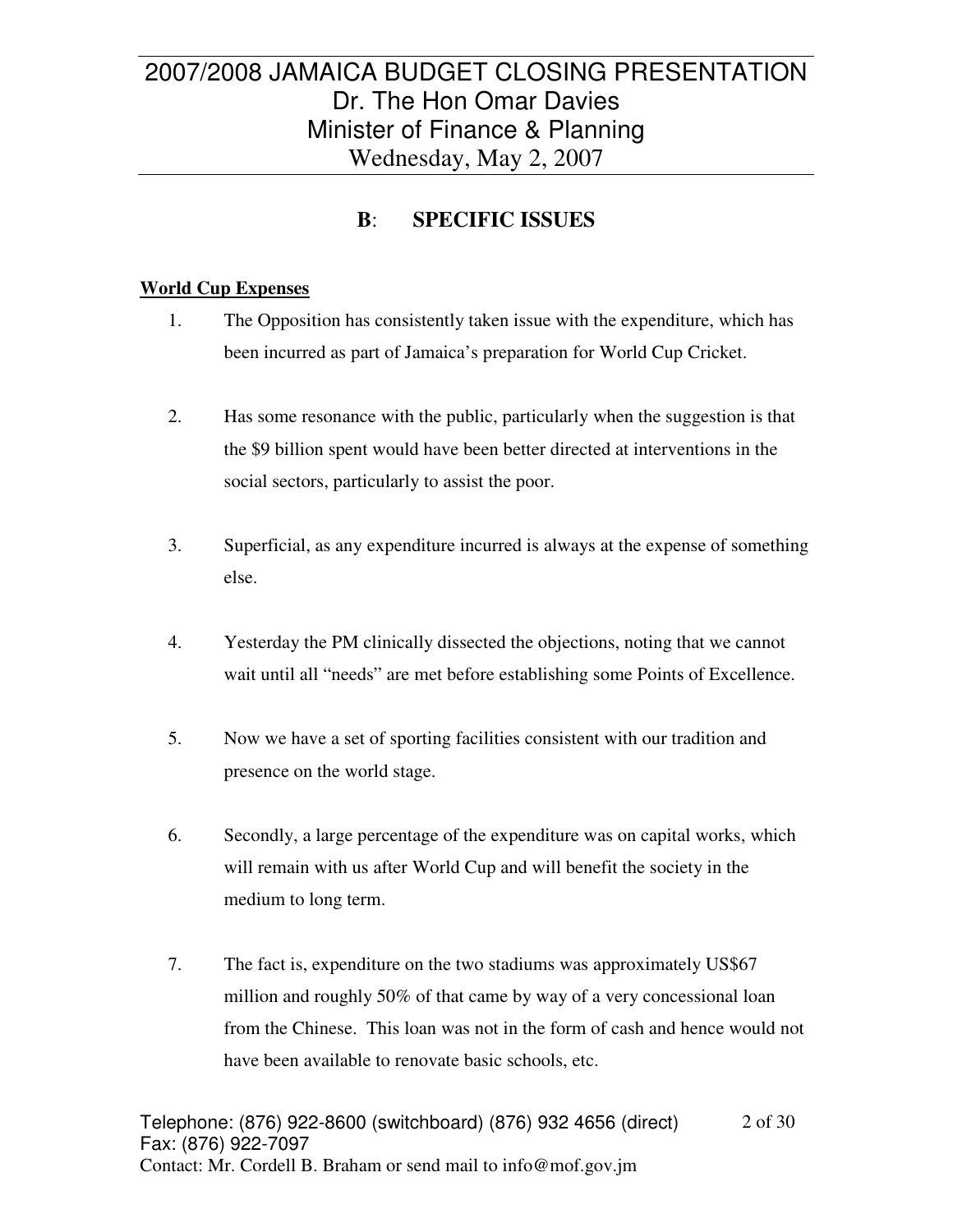- 8. Also included in the \$9 billion price tag are improvements to the health system, equipment and motorcars for the security force, additional buses for the JUTC, and improvements to the road infrastructure.
- 9. As such, the public should not be fooled by the notion that \$9 billion had been spent to host the seven cricket matches. Much of the expenditure has been on infrastructure which will benefit the total population.
- 10. I cannot think of one Jamaican who was not proud of the manner in which we conducted ourselves on show to the world during this period. The thousands who attended the Opening Ceremony and the matches came from all strata of society. It was a refreshing reminder of what we are capable of doing when we are united as one family.
- 11. Rather than doing what they do all too frequently, which is to see every single negative, let the members of the Opposition join in identifying ways in which these national assets can be maintained, consistent with Jamaica's pride of place internationally as a centre sporting excellence.

#### **CAP**

- 12. In his presentation, the Opposition Spokesman listed a set of public enterprises which he argued, represent a drain in the public purse. Included in these, he made reference to a company - Clarendon Alumina Partners which he indicated had accumulated a deficit of US\$84 million. He asked, how will this be dealt with?
- 13. Let me confess first that I had a difficulty, in that no one could find a company called Clarendon Alumina Partners. There is an entity called

Telephone: (876) 922-8600 (switchboard) (876) 932 4656 (direct) Fax: (876) 922-7097 Contact: Mr. Cordell B. Braham or send mail to info@mof.gov.jm 3 of 30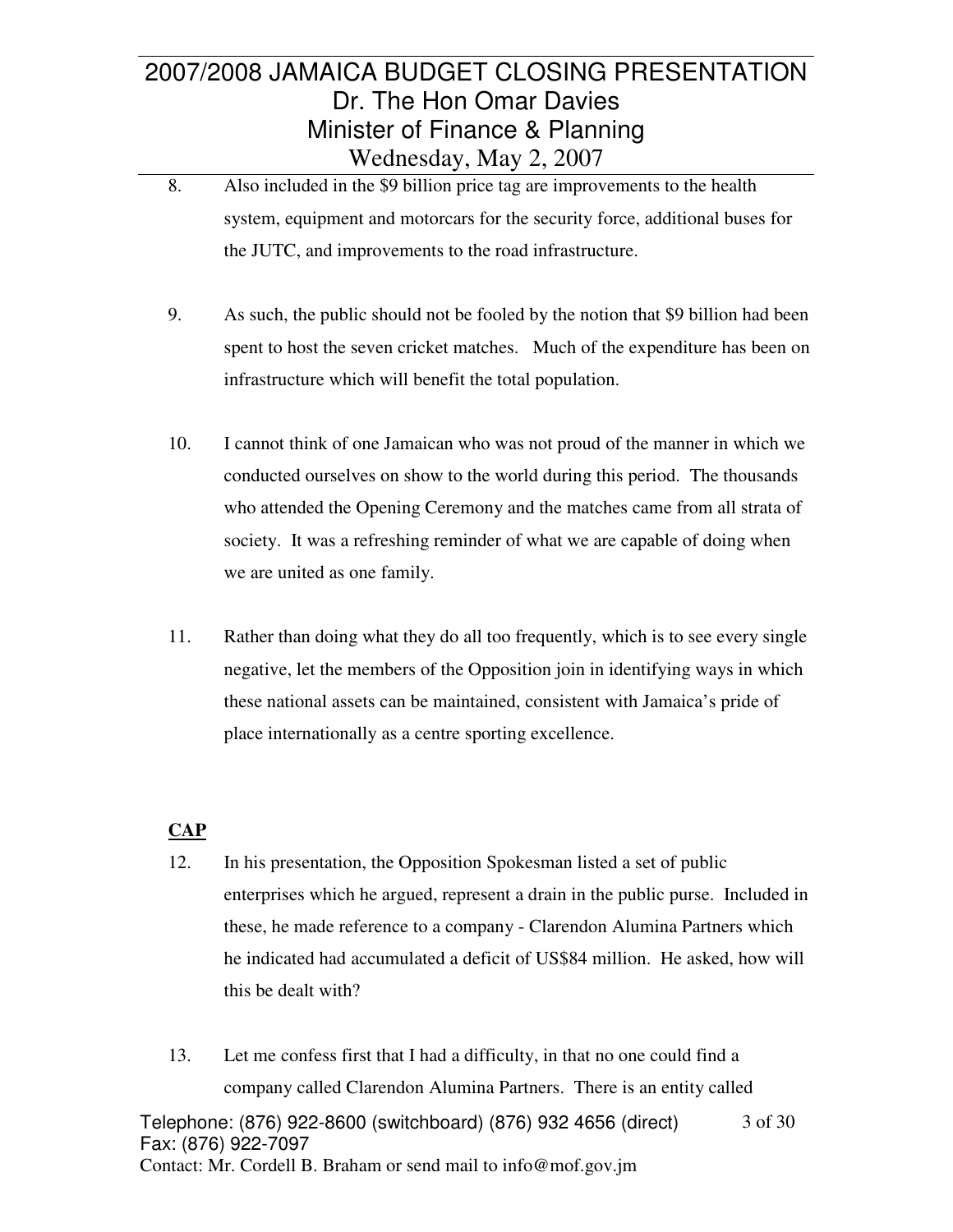Clarendon Aluminum Production Limited, which I assume is what the Opposition Spokesman was referring to. It is ironic that he made this error, in that CAP was established during the last JLP regime when Alcoa temporarily closed the Halse Hall plant.

- 14. The Opposition Spokesman's interpretation of the documents appearing in the public bodies estimates of expenditure reflects a clear, unfortunate misunderstanding of CAP's accounts.
- 15. The accumulated deficit referred to in that document (page 111) is not a deficit to be funded, but rather details the losses that CAP has incurred over its 22-year history. These losses are stated as they can be applied against future earnings in order to reduce the company's tax liability.
- 16. This sum includes non-cash expenses such as depreciation. The fact is that CAP over the years has made a positive return on its operations. However, at this time, the demand for capital is extraordinarily high because it is undertaking special projects with a life time exceeding 25 years.

#### **FSC**

- 17. Again, I turn to another entity about which the Opposition Spokesman raised questions. This time it is the Financial Services Commission the FSC. Here he indicated that the Commission had accumulated losses for the last three years of \$120 million, and then exclaims "how ironic is this"!
- 18. Repeatedly, I have told the Opposition Spokesman on Finance, if ever there are issues about which he wishes clarification, he should just ask me and the information will be provided. In fact, his boss, the Leader of the Opposition, uses this **modus operandi** and calls me if he needs clarification on any issue.

Telephone: (876) 922-8600 (switchboard) (876) 932 4656 (direct) Fax: (876) 922-7097 Contact: Mr. Cordell B. Braham or send mail to info@mof.gov.jm 4 of 30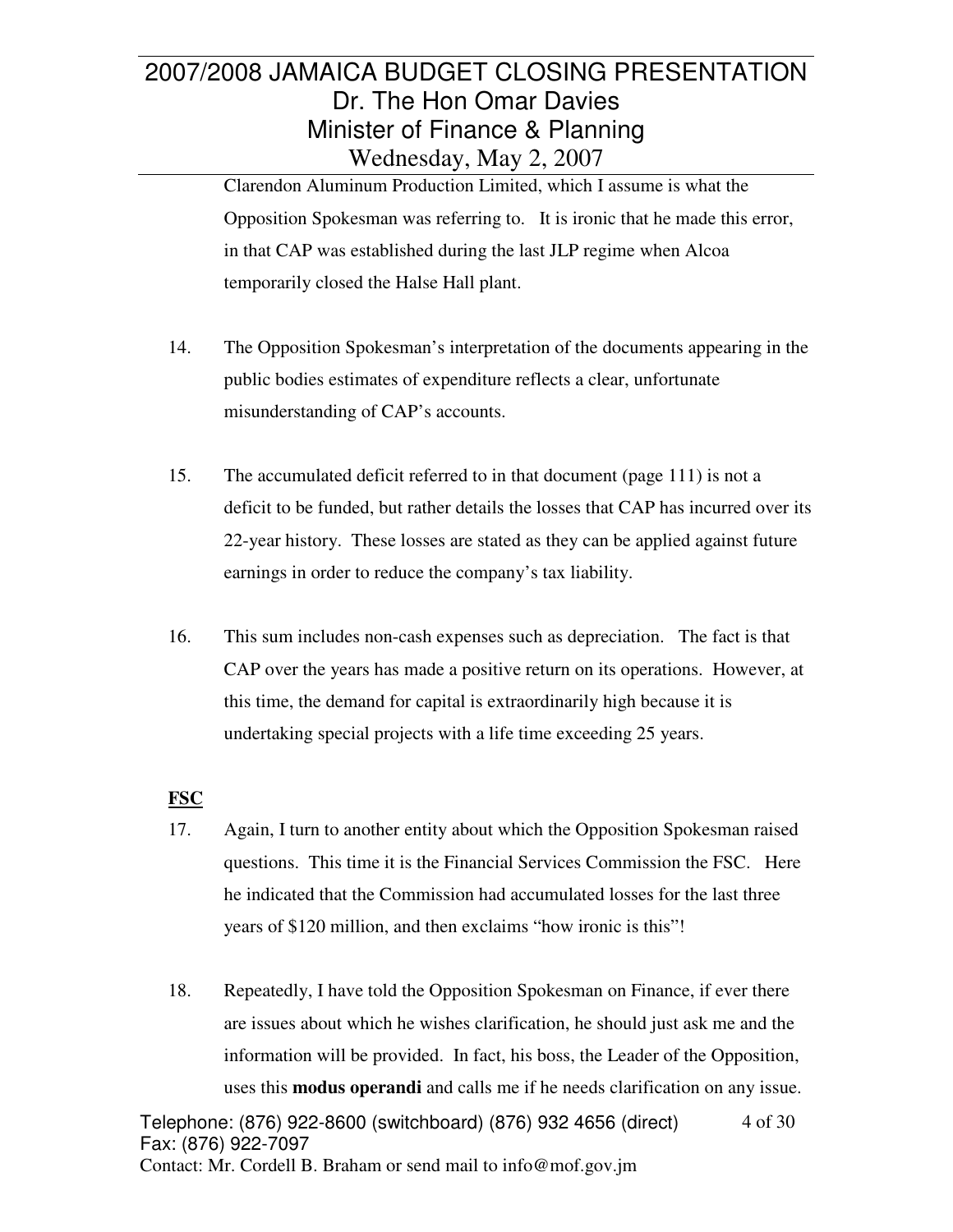- 19. What is the problem with the FSC? The fact is that this institution was established as a self-financing entity which recovers the cost of regulation from the entities which it supervises. This has been the approach for all the sectors the FSC supervise, as the existing fee structures for those industries have provided sufficient revenues to cover regulatory costs.
- 20. The last area placed under aegis of the FSC is the pensions sector. Since 2000 FSC has incurred significant costs to put in place the required regulatory framework for that sector.
- 21. The costs relate to activities such as recruitment and training of staff, public education and other necessary steps leading to the establishment of a new regulatory regime.
- 22. As the corresponding legislation was not passed in Parliament until late 2005, the FSC did not have the legal basis to collect fees from the industry until March 2006.
- 23. The law provided entities and professionals in the pension industry with up to six (6) months to apply to the FSC and then these applications had to be processed.
- 24. The licence fees are paid by investment managers only upon approval. Therefore the losses by the FSC in the initial stages were inevitable.
- 25. The amount of fees collected for 2006/07 was in tune with projection but most was only received in the fourth quarter of FY 06/07.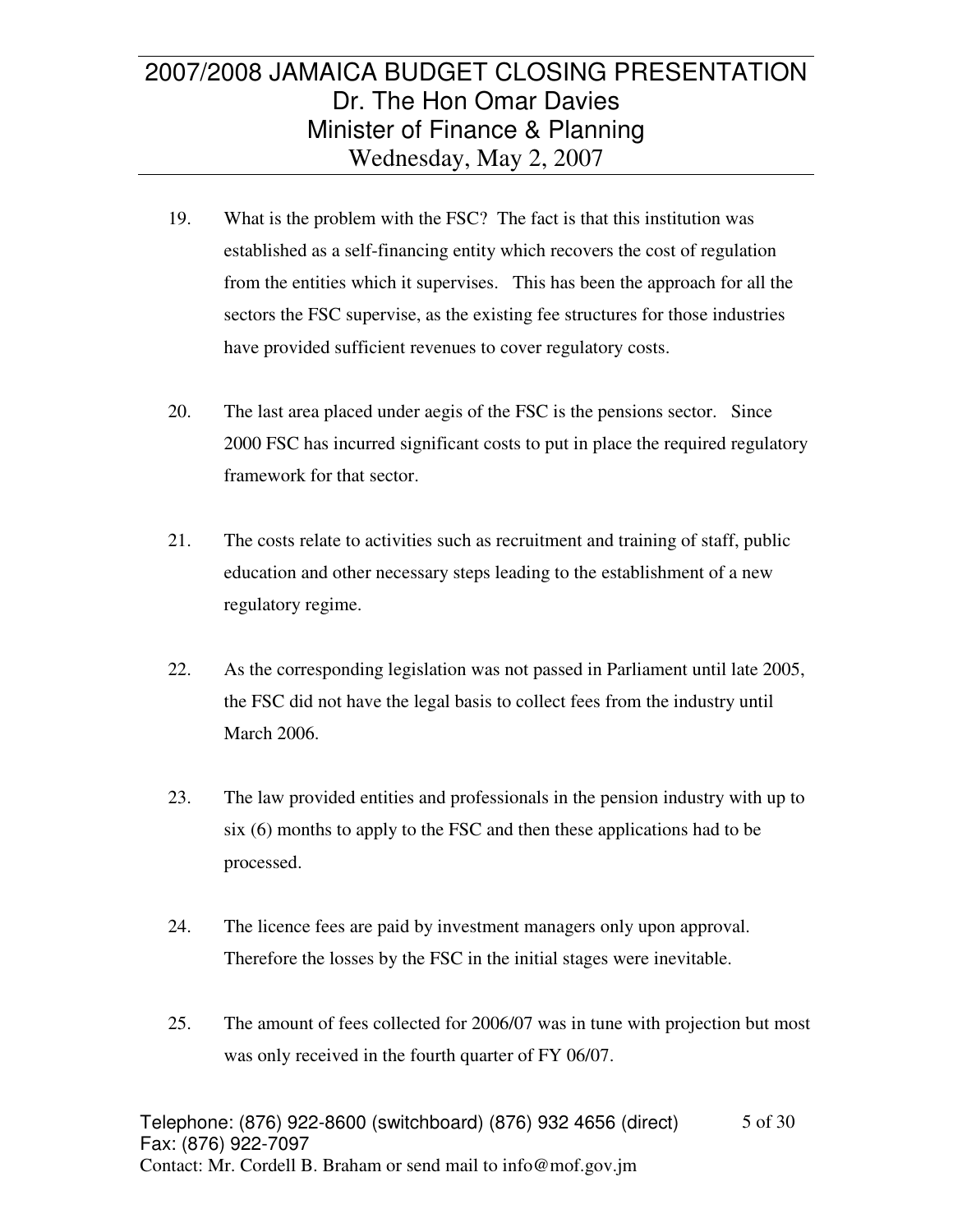26. These fees were treated on an accrual accounting basis as deferred income which will be accounted for this fiscal year 2007/08.

#### **Merger of DBJ/NIBJ**

- 27. The Opposition Spokesman asked what has happened to the bad loans e.g. to NETSERV and other companies. How will these bad loans be dealt with. Furthermore, he says this is the continuation of FINSAC in a different form.
- 28. In responding, I cannot resist the temptation to be a little naughty.
- 29. Let me go back to a presentation made by someone in this House nearly five (5) years ago to the date when he characterized being a debtor to FINSAC as being akin to "wearing a badge of honour".
- 30. I do not know whether he wishes to accord the same accolade to those who owe DBJ/NIBJ.
- 31. The specific answer to the question is that the new DBJ management and Board have established a special unit to work on the bad loan portfolio of both institutions. As is the case with all bad debt portfolios, the assessments vary and the loans and the investments have been segmented between entities which it is felt can be placed back on the road to viability, as opposed to those where the best bet will be to maximize possible returns and finally these loans/investments which will need to be written off.
- 32. The MD has recently presented me with a "first cut" of these loans/investments and work is already ongoing in line with the three categories identified.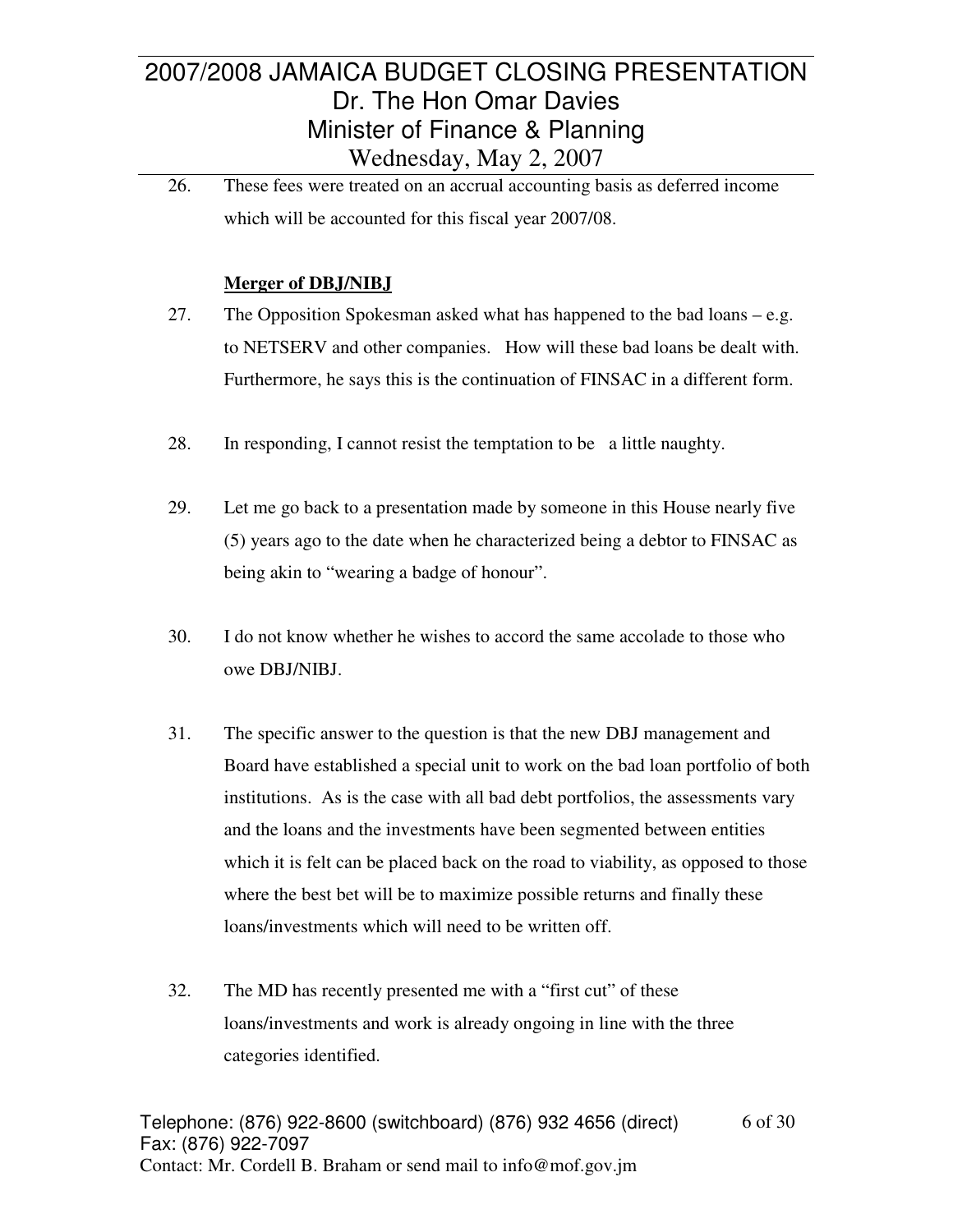- 1. I have decided to spend some time discussing the proposed sale by Mirant Corporation of its 80% holdings in the JPS to Marubeni Corporation of Japan.
- 2. All three speakers for the Opposition have in one form or the other raised questions about the sale suggesting that there needs to be greater public scrutiny and even wondering about Marubeni's credentials.
- 3. Let me begin by indicating that the Administration recognizes the critical importance of the JPS given that it is the major provider of electricity and holds monopoly rights for transmission and distribution. Furthermore, there have been developments and occurrences which speak to the need for continuing close monitoring of the activities of the firm.
- 4. However, these are not problems unique to Jamaica. Fact is the regulation of utilities is an evolving "science" worldwide. In both North America and Europe, from time to time there are occurrences which present challenges to regulators. The energy sector is not one which can be administered like say banking or insurance where many providers can exist in the same market with the customers free to choose their supplier.
- 5. The capital costs involved in providing electricity require some exclusivity in service provision.
- 6. Have we got it totally right? The obvious answer is no. Over time there has been clear improvements particularly since the advent of the OUR. Whilst this is not a time to discuss the efficiency of that institution, whatever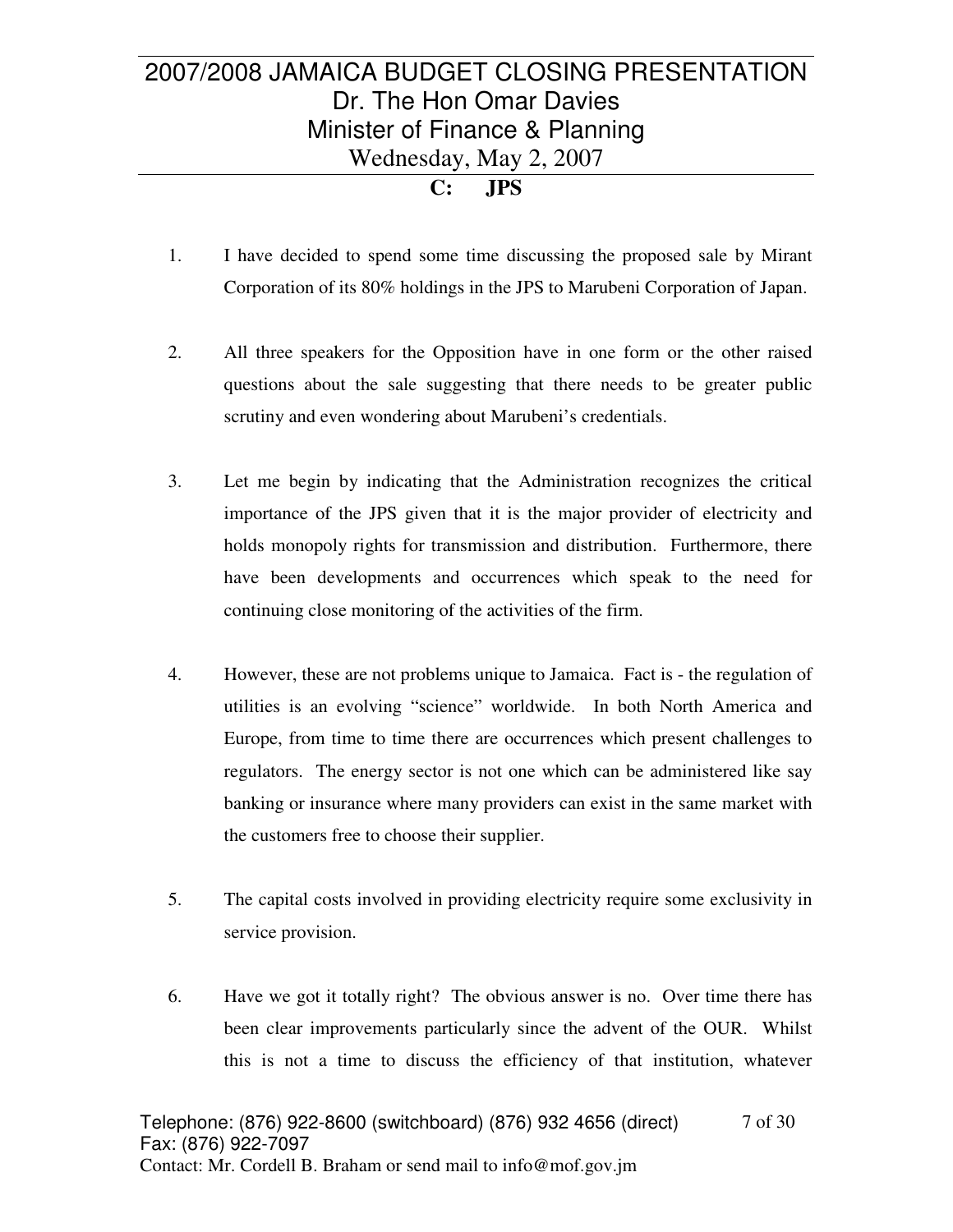deficiencies have been identified must not be seen as the basis for condemning that entity's value.

- 7. Rather the question must be how we can bring about greater improvements to ensure that simultaneously the customer is protected, national interest is protected and investors are treated fairly and in a predictable manner.
- 8. In all the discussion which is taking place about Mirant's performance, let us not forget that under State monopoly, whether by this Administration or by the JLP, JPS' track record left a great deal of room for improvement. Let us not forget extensive periods of blackout annually, caused either by inadequate capacity or unreliability of equipment.
- 9. Mr Speaker, simply put, I am appealing for us to view the issues dispassionately and as objectively as possible. I can indicate that I became fully converted to the need to privatize when JPS came to the Ministry of Finance in order to borrow to pay recurrent expenses, including wages and salary.
- 10. In such a situation how could that company raise adequate capital to finance expanding capacity?
- 11. That is the background to the decision to privatize.
- 12. I am not here to defend Mirant's period of ownership but the fact is that over the five-year period 2001-2006 energy generation has increased by 15%. The average customer minutes lost has decreased by 24% and in general, there has been improvement in service levels.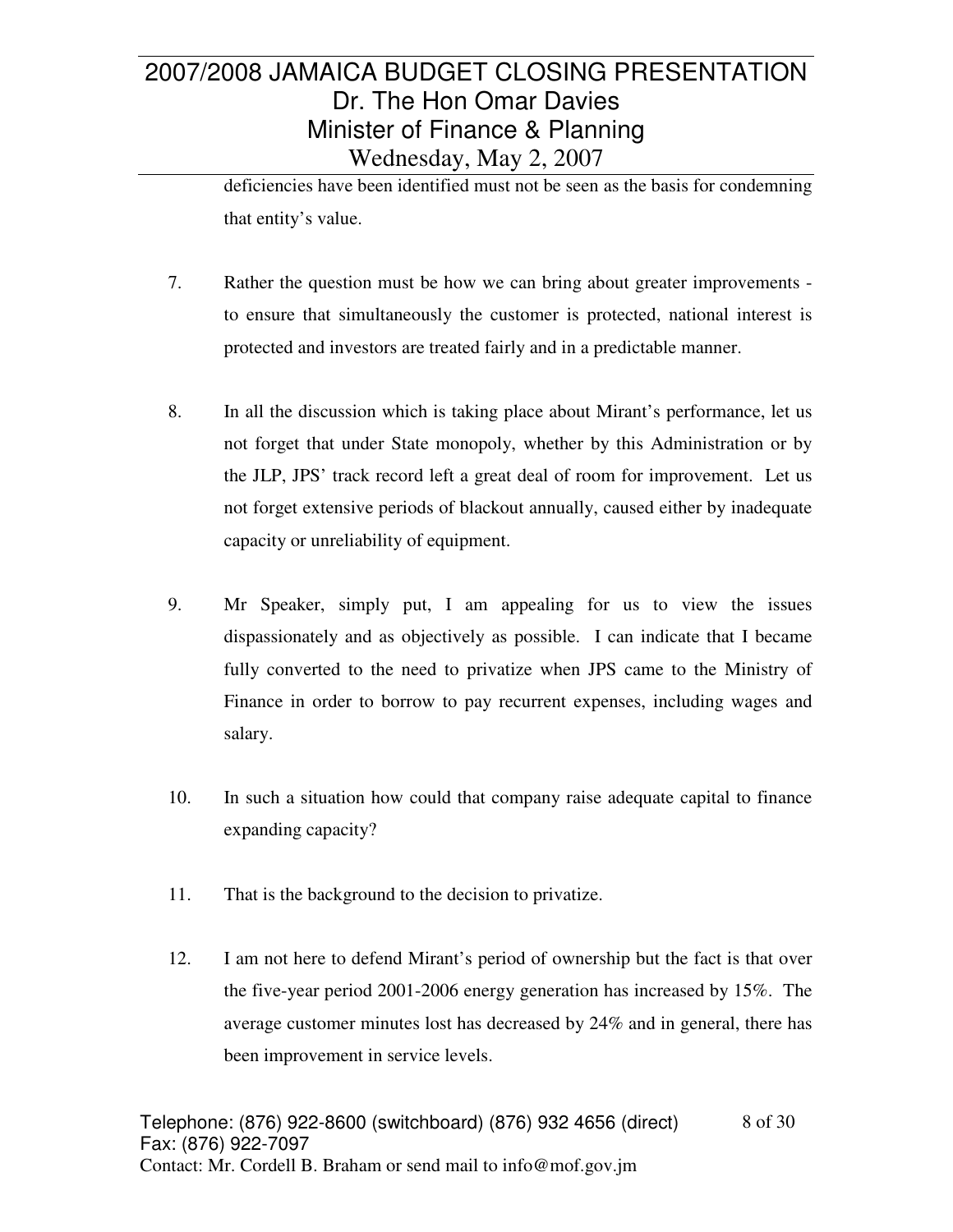- 13. The Opposition Spokesman on Energy has raised certain issues such as the need for the publication of the audit of the JPS billing system, as well as the results of an investigation into the tragic accident at the Old Harbour Plant. These are legitimate questions which will be responded to.
- 14. I now turn to the question of the proposed sale of shares to Marubeni by Mirant. First, the issue of the manner in which these discussions have been conducted.
- 15. I have noted with some amazement the demand for full public scrutiny of the negotiations leading to the agreement in principle, for Mirant to sell its shareholding to Marubeni. In fact, even in this House such a demand was voiced. In passing, I should note that I saw great consternation on the faces of some Opposition members, as they know that such a demand simply cannot be met.
- 16. Why? The fact is that until an agreement, in principle, has been reached between seller and potential buyer, any public utterance on such negotiations can lead to criminal charges as millions of dollars can be made through access to such confidential information whether the prospects are positive or negative.
- 17. If, for example, the prospects for a company are negative then one could profit greatly by off-loading shares in advance of public disclosure when the share prices would drop. Correspondingly, knowledge of an impending action which will improve share prices could allow someone to acquire shares of a company at bargain prices based simply on insider knowledge.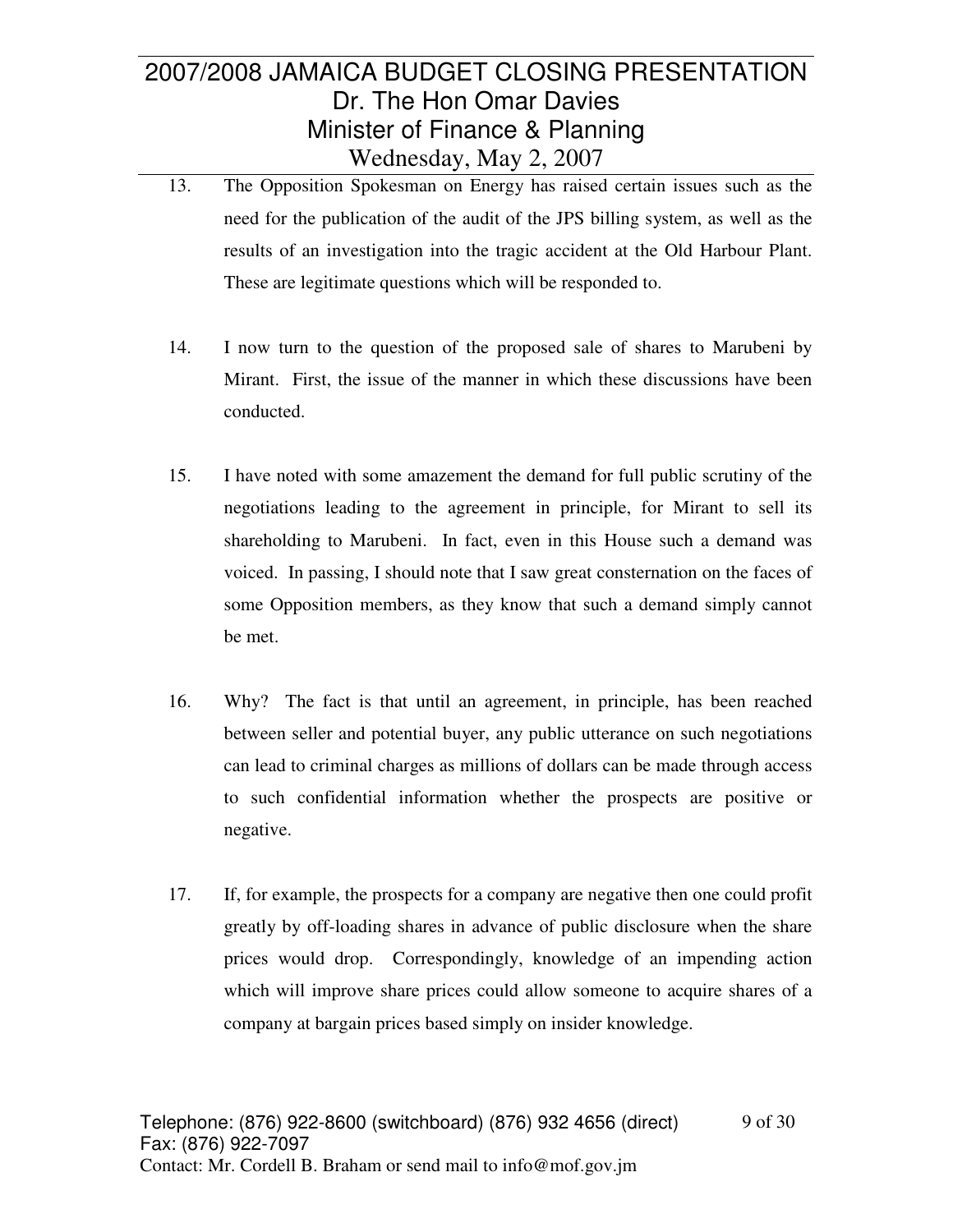- 18. For those who follow news on US business activities, they would be aware that even as we speak there are certain high profile business people in the US who will be spending time at the expense of the State for precisely such activities.
- 19. Let me once again place formally on record the fact that both the Minister with responsibility for energy and I met with the four leading contenders to purchase the 80% of JPS owned by Mirant. Let me also indicate that the officials from Marubeni have told us that they would have expressed no interest in the Caribbean holdings of Mirant were it not for the shareholding in JPS.
- 20. What of Marubeni itself? I was shocked and amazed when the Opposition Spokesman on Finance alluded to JPS being sold "to some other company in some far away place".
- 21. Here are some facts about Marubeni. Marubeni Corporation of Japan is one of the biggest corporations in Japan and indeed in the world. In 2005/06 it had revenues of (US) \$26.8 billion with its gross trading profit being (US) \$4.4 billion.
- 22. Its credit rating is 'A' stable. It has 5,200 employees worldwide, 3,500 in Japan and 1,700 overseas.
- 23. The overall company has operations in 72 countries and in terms of its power generating activities it has installed capacity of over 72,000 megawatts.
- 24. Just to place things into context, the installed capacity of JPS is 623 MW.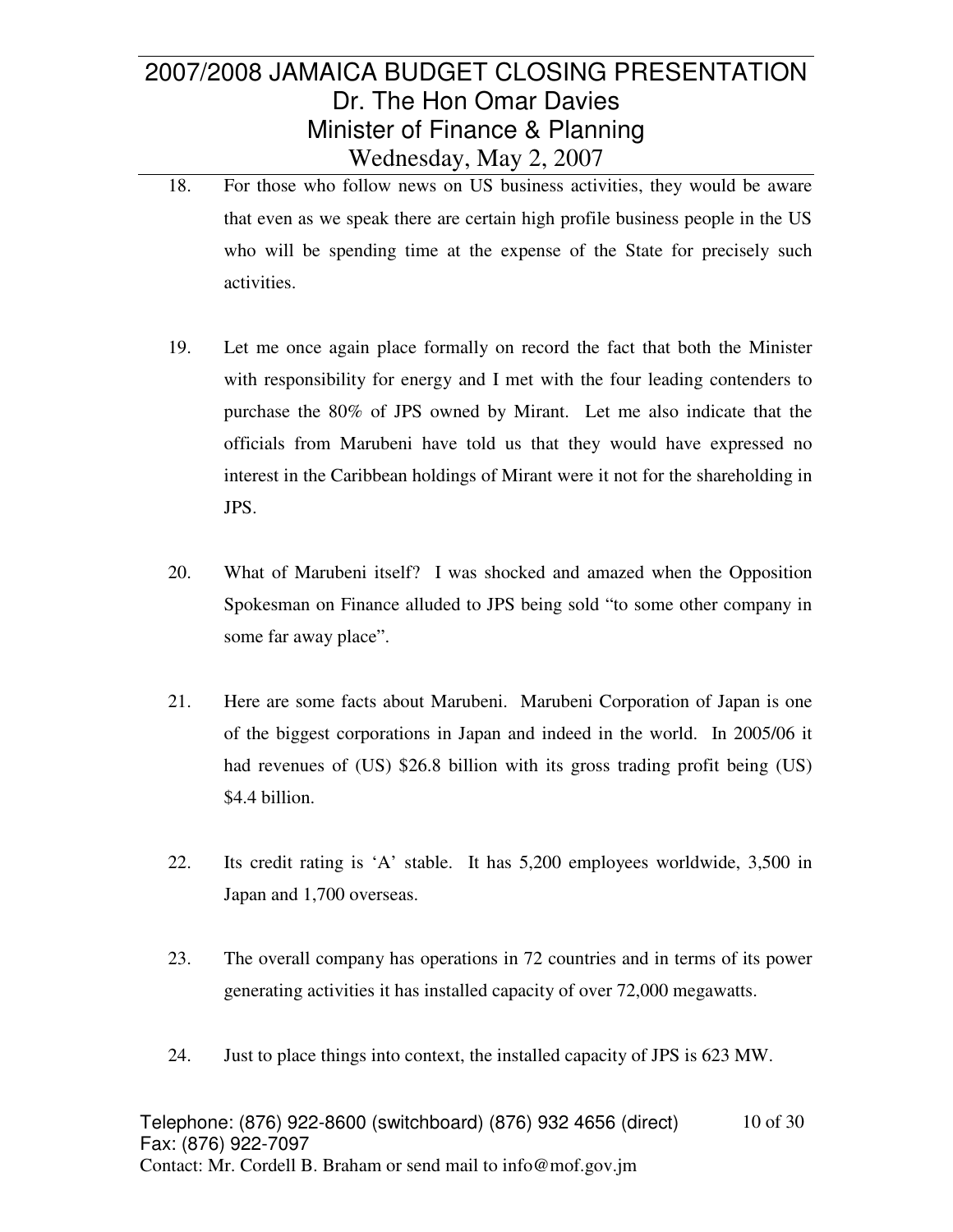- 25. The above data would indicate that we are dealing with a big company, but furthermore, in terms of its proposed investment in Jamaica it is backed by the Government entity, JBIC (The Japan Bank of International Cooperation). JBIC represents a merger of Japan's Ex-Im Bank, and its OECF (Overseas Economic Cooperation Fund).
- 26. In 2006 JBIC's disbursement of concessionary loans, commercial financing and grants amounted to approximately (US) \$18 billion making it the biggest supporter of bilateral economic cooperation worldwide.
- 27. Whilst JBIC has been active in Jamaica, supporting several projects, e.g. Negril Water and Sewage, Montego Bay Sewage, Ocho Rios Cruise Ship Pier, this will be the first major support for a commercial investment in Jamaica.
- 28. A word to the unions representing workers at JPS and to the workers themselves. A critical element of the proposed agreement is that Marubeni is obliged to maintain the current compensation and benefits enjoyed by JPS employees.
- 29. Furthermore, during the transition period Mirant will continue to comply with all its obligations including the IDT ruling regarding the 2001 job evaluation and reclassification exercise. This has been confirmed to me in a letter dated April 23, 2007 by Mr William P von Blasingame, the Chairman of the Board of JPS.
- 30. I now turn to the actual financial transaction. The proposal is that Marubeni will purchase Mirant's Caribbean portfolio for a total amount of (US) \$1,082 million. However, of that amount, existing debts account for (US) \$350 million and purchase power obligations (US) \$153 million.

Telephone: (876) 922-8600 (switchboard) (876) 932 4656 (direct) Fax: (876) 922-7097 Contact: Mr. Cordell B. Braham or send mail to info@mof.gov.jm 11 of 30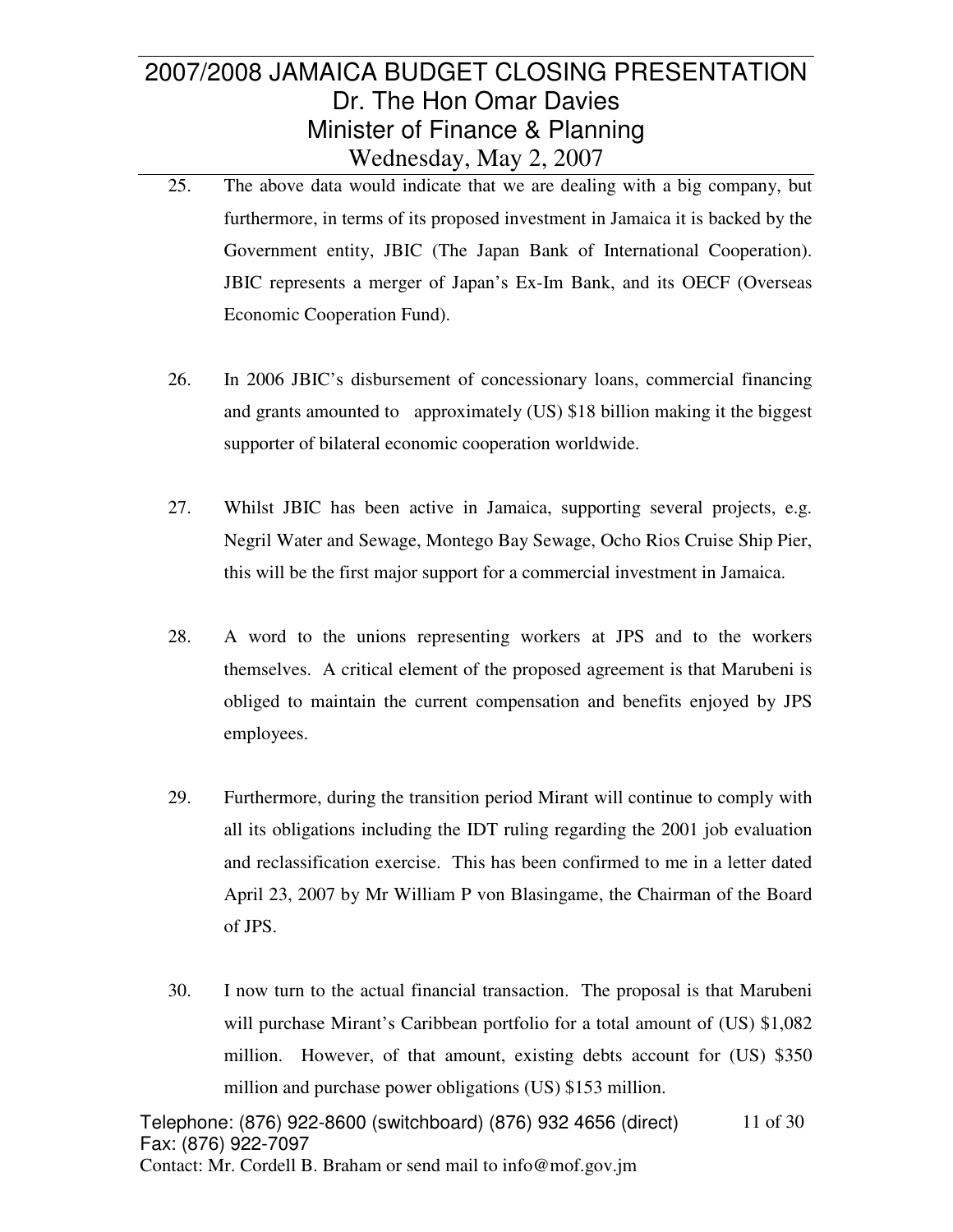- 31. This means that the portfolio cash equity value is (US) \$579 million. Of this amount the rest of Mirant's Caribbean portfolio (Trinidad, Grand Bahamas and Curacao) is valued at (US) \$215 million leaving Mirant's 80% interest in JPS at approximately (US) \$365 million.
- 32. Put another way, whilst the total value of Mirant's 80% holdings was approximately (US) \$800 million if we take out the debt which will be assumed by Marubeni and the purchase power obligations, the cash to be received by Mirant is approximately (US) \$350 million.
- 33. Is this too much? One of Jamaica's top businessman once told me that the only fair price in any transaction was that on which a willing buyer and a willing seller agreed. But having said that, let us consider that Mirant purchased the JPS in 2001 for (US) \$200 million and over the six year period has invested in generation expansion as well as improvements to the quality of service.
- 34. Let us not seek to condemn profits by making wild accusations. Rather, let us ensure that the rules governing the operations of the entities protect the rights of consumers but also provide an attractive environment within which investors, domestic and external, wish to do business.
- 35. I am aware that the principals of Marubeni have some concern about some of the comments which have been made locally. We need to reassure not just Marubeni, but all potential investors that when we say Jamaica is "open for business" we mean it.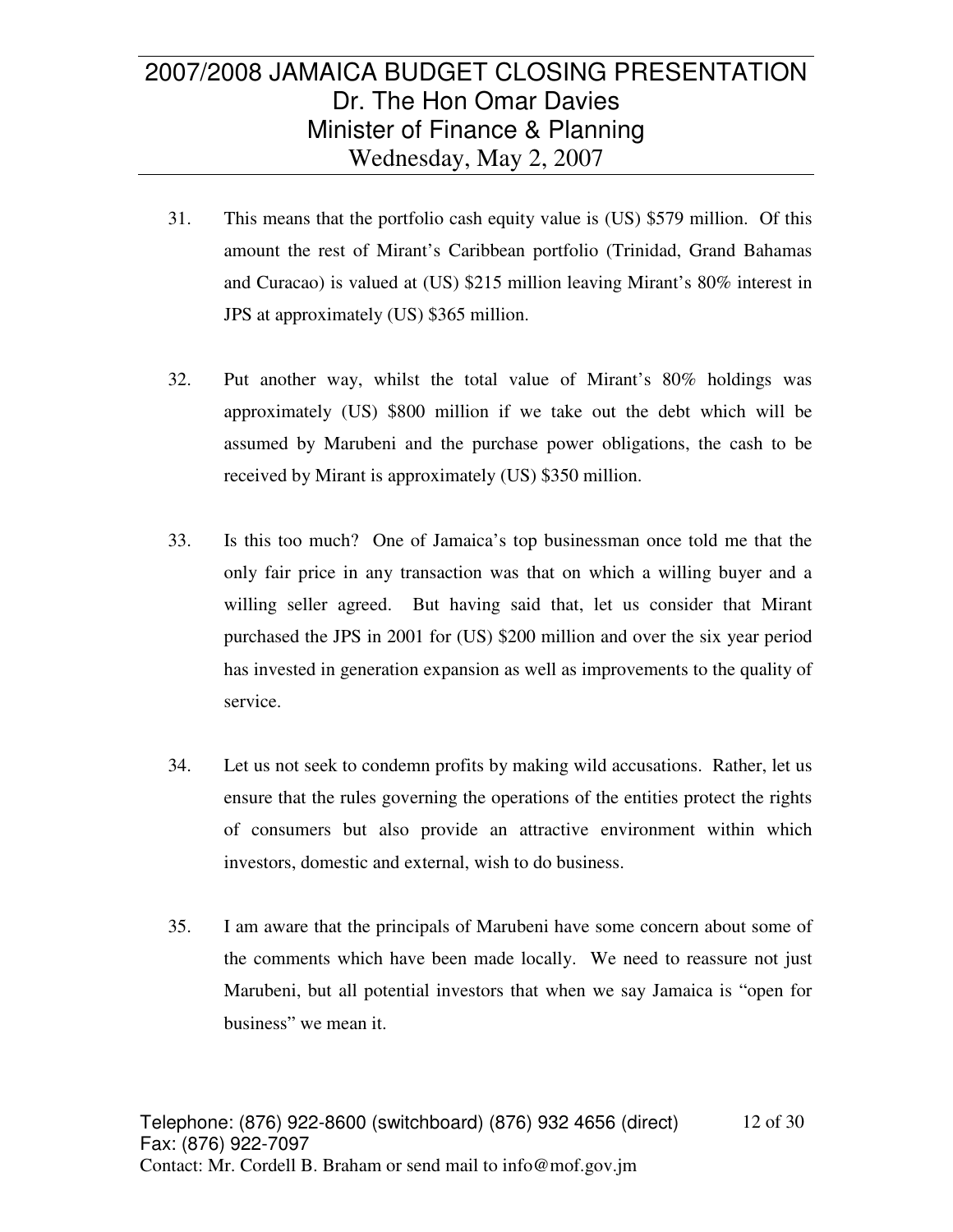36. This is not a suggestion that there should be no rules governing business operations. However, once they have been laid out clearly and unambiguously and an entity abides by them, it is imperative that we do not seek to erode confidence in the country by making wild, baseless and uninformed accusations.

#### **D: FISCAL (IR) RESPONSIBILITY**

- 1. A major criticism of the Government's performance by the Opposition particularly during the years that we have run a deficit - has been the need to take corrective measures to eliminate this deficit.
- 2. Even whilst there may be good explanations for the deficits, no one can question the validity of that objective.
- 3. And so in their presentations, both the Leader of the Opposition (LO) and the Opposition Spokesman on Finance spent some time pointing to the fact that the Government had failed to stick to its deficit target.
- 4. In fact, the Opposition Spokesman on Finance flattered me by quoting, at length, from previous statements I had made on the deficit. The truth is that there is only one way to close and eliminate the deficit. It is - after taking out capital spending - total expenditure must be financed from revenues.
- 5. Preferably, as the LO stated, at length, this increase in revenues should come from expanding the economy rather than through taxes or grants. So far, so good.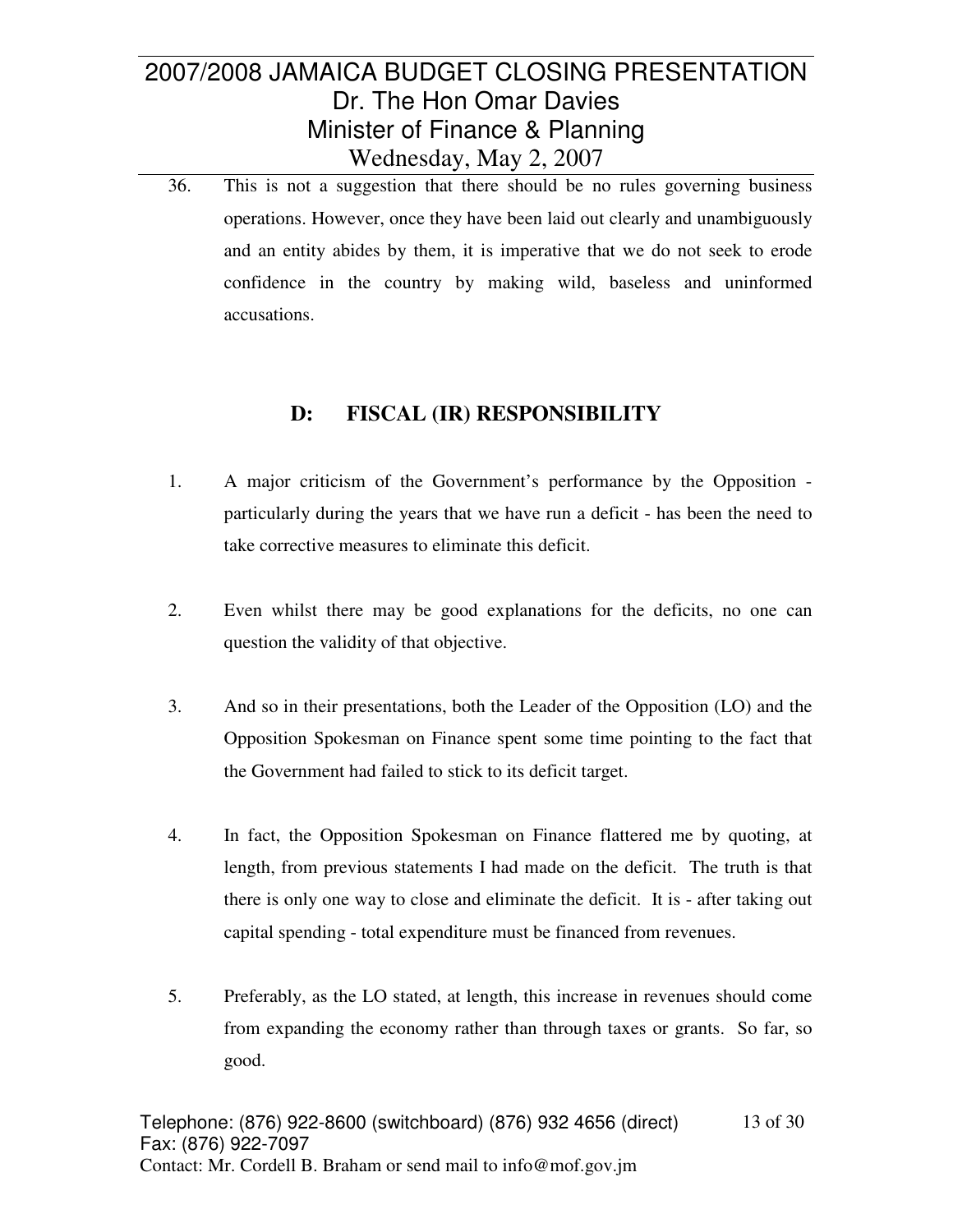- 6. One would have thought that having preached on this topic, we would have been faced with a clear presentation from the Opposition as to how the projected deficit of 4.5% of GDP for 07/08 could be reduced, putting us on the path to a balanced budget or even a fiscal surplus. But this was not to be.
- 7. I sat in amazement and listened as the LO and the Opposition Spokesman on Finance proceeded to make promises which when accumulated would have made the present deficit target of 4.5% look like a joke.
- 8. Let us review some of the promised "giveaways" starting with the Constituency Development Fund. The Opposition Spokesman on Finance says that this will be implemented by a new JLP Administration and it calls for 2½% of the budget to be set aside for this Fund, to be divided equally amongst the 60 constituencies.
- 9. As you know Mr Speaker, in the media world when speeches are circulated they often put on the cover page the request/instruction "check against delivery". When the Opposition Spokesman said 2½% of the budget I checked his utterances against his written speech. In the speech it said 2% of the budget. Hansard will recall that I spoke to him and said "you have 2% in here".
- 10. His response was "2½%, I made the correction". Just to demonstrate the cavalier approach to spending. 2% of the budget amounts to \$7.6 billion. That is bad enough on its own, but the Opposition Spokesman in one sentence simply corrected his own text to increase that projected expenditure by another \$1.9 billion - to a total of \$9.5 billion.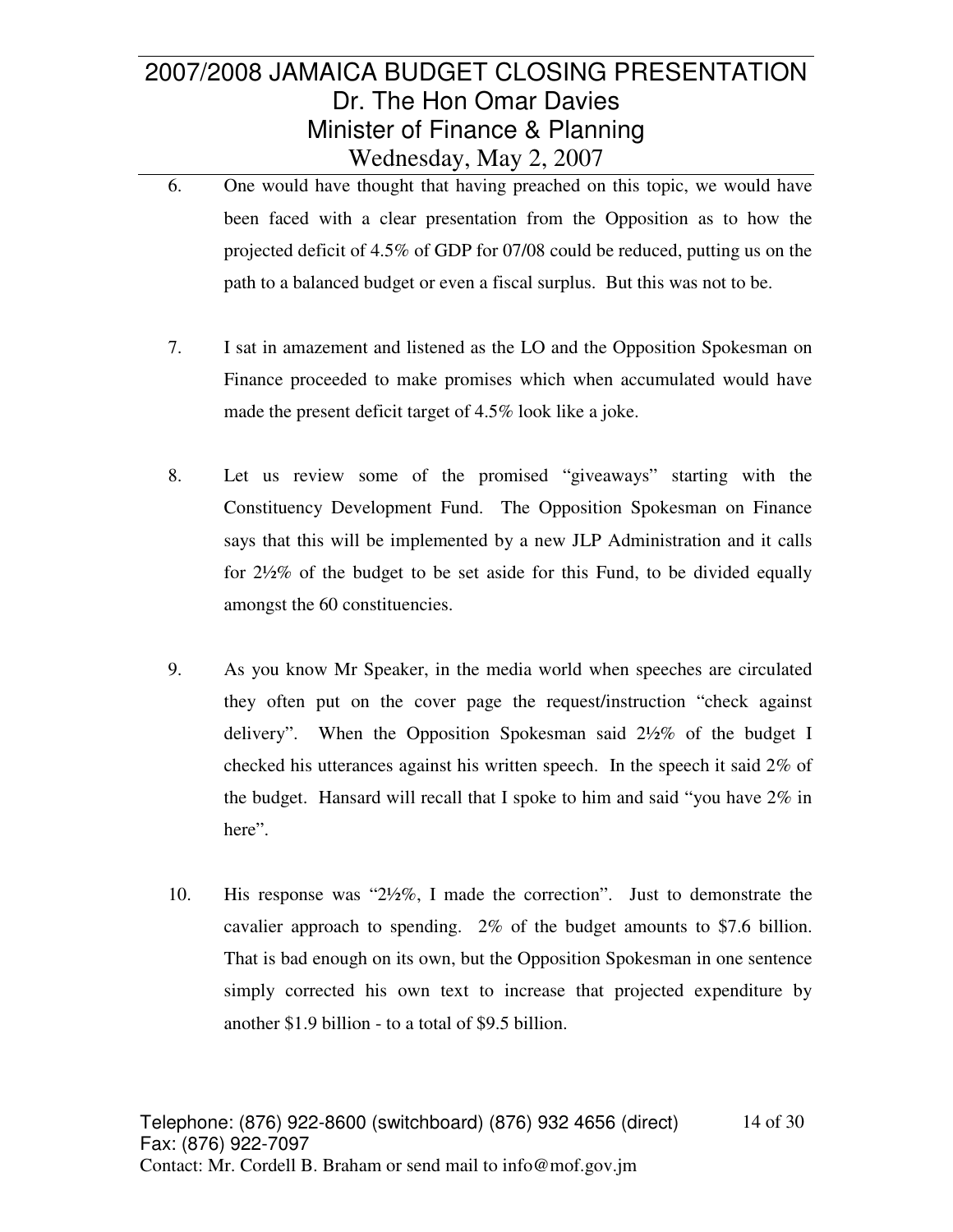- 11. Is he serious? From where would these funds be reallocated? Which projects would be cut? Can anyone believe that one who wishes to project himself as a possible Minister of Finance could speak of increasing the budget by \$9.5 million in such a cavalier manner? But wait – the LO will not be left out.
- 12. All of us understand the problems faced by parents in terms of the cost of sending children to school. It is an issue which every Member of Parliament is aware of and there is a reason why this Administration, even whilst recognizing the burden, has not attempted to simply abolish school fees. But the LO would do this immediately on being elected. That represents a minimum of \$2 billion of additional expenditure.
- 13. But there is more. In a pitch clearly aimed to elicit populist response, the LO states that he would abolish all health charges. Last year fees collected at public health institutions amounted to \$1.7 billion. If we assume the same level of collection this year, this is what will be foregone under a JLP Administration.
- 14. But the health institutions are not collecting these fees, just to be wicked. They are using them to finance needed purchases to keep the facilities going and so someone would have to provide them with these resources to compensate for the abolition of fees. But we are not yet finished.
- 15. In an attempt to purchase voter support, the Opposition Spokesman now turns to the sugar industry and indicated that they had once articulated a plan to provide a subsidy of (US) 5 cents per pound to sugar producers. In case you thought that was an old promise/commitment, he himself clarifies it. He states "we stand by that commitment but the numbers have changed".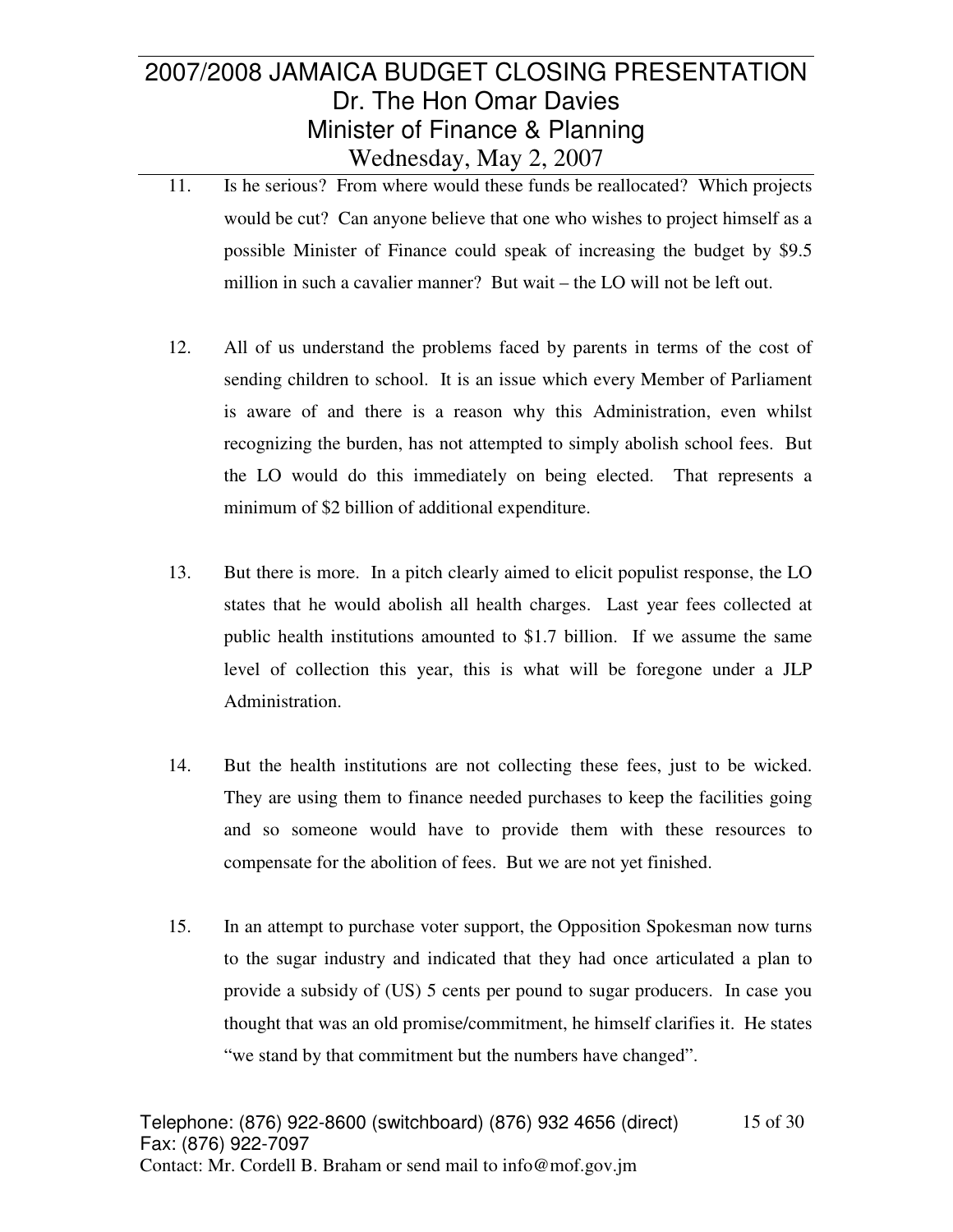- 16. The LO does not tell us for how long this subsidy would last or whether it would be on all levels of production. He makes reference to output of 150,000 tonnes of sugar. We will not make that total this year. However, even if we produce only 110,000 tonnes this would immediately imply an additional \$20M of expenditure.
- 17. But we are not done yet. There are more promises. The LO promises that "we intend to establish properly equipped Regional Diagnostic Centres to be located at specific hospitals across the country so that poor people do not have to go home to die". How many such centres are we speaking about? Does he have any idea as to what would be the cost?
- 18. Let us not try to paint a picture that the failure to provide everything free in terms of health care is simply a function of lack of care. The LO would know, and should have personal knowledge, that this Administration has sought to work in a creative partnership with private practitioners in the medical field to expand the number of private Diagnostic Centres and the sophistication of the equipment in them.
- 19. We have developed a partnership whereby all duties are waived on the equipment being imported by such centres and in return a certain level of service is provided to public patients through the Ministry of Health.
- 20. This is not the total solution, but it provides a credible way in which the quality of service can be improved on a sustainable basis.
- 21. Without counting in the cost of establishing and running the Diagnostic Centres – we are unable to do so as we do not know how many the LO intends to build or over what time period, we have firm commitments to expend an

Telephone: (876) 922-8600 (switchboard) (876) 932 4656 (direct) Fax: (876) 922-7097 Contact: Mr. Cordell B. Braham or send mail to info@mof.gov.jm 16 of 30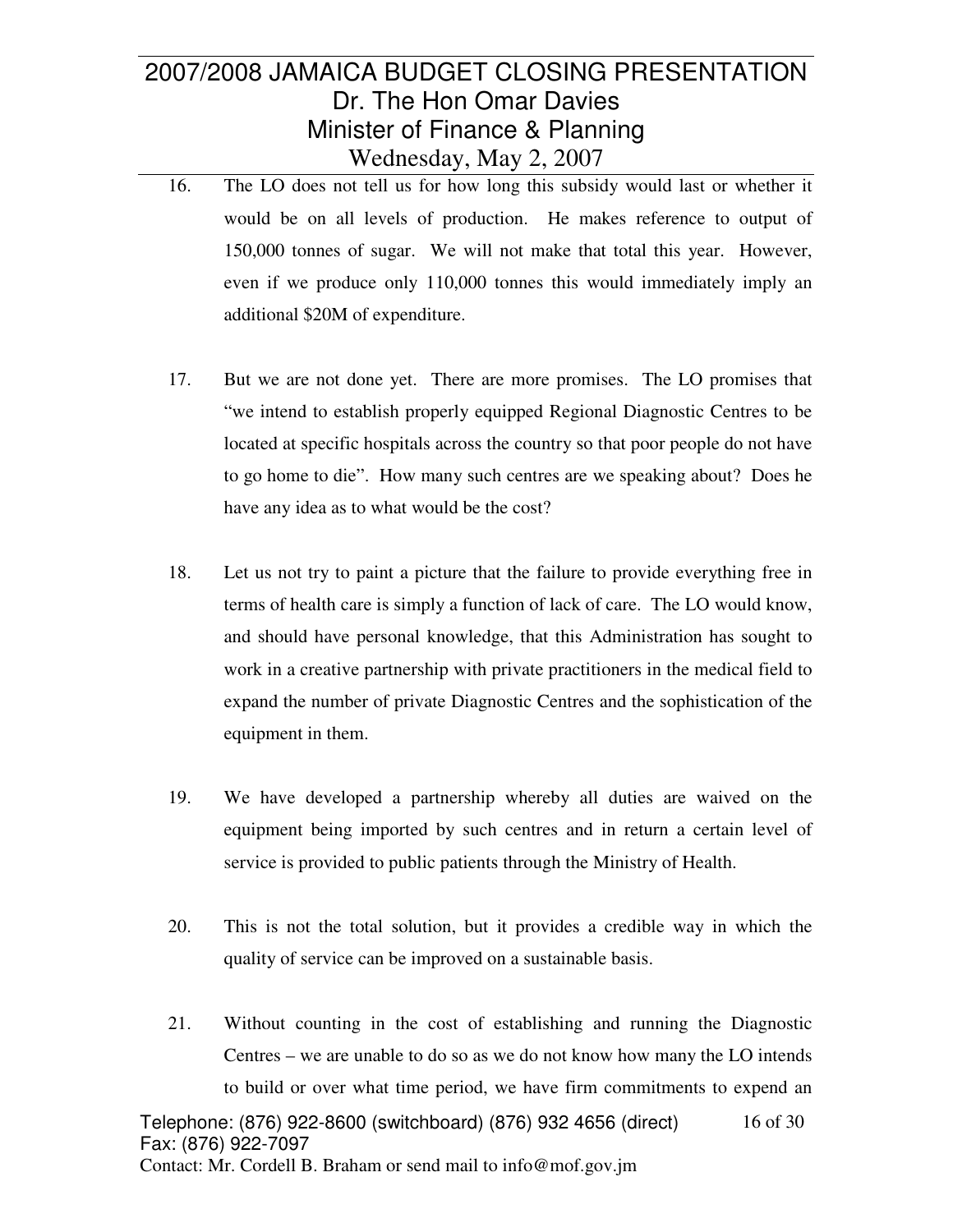additional \$14 billion. But note - there is no mention of additional revenues. Hence rather than a deficit of 4.5% of GDP, we would have moved easily to one of 6.5% of GDP.

- 22. How should we assess these commitments? Is it that they do not understand the implications of these wild promises? Or is it that they do understand but assume that John and Jane Brown will be taken in.
- 23. I must express personal disappointment at these utterances. It is not becoming of leaders in a serious budget debate. Persons abroad, not understanding the games people play at election time, may take them seriously. What do we tell them? We just "running a joke"? Is that how we wish our budget debate to be assessed?

#### E: ECONOMIC MODEL

- 1. I believe the House and the Parliament waited with bated breath for the presentation from the Opposition on the economic model which they intended to pursue, were they to become Government.
- 2. The Opposition Spokesman on Finance stated explicitly "**I will outline plan a to grow and to develop the economy and will put forward a credible debt reduction strategy that will form an important component of this growth plan**".
- 3. To paraphrase Mr. Marley "We're still waiting".
- 4. The Leader of the Opposition spoke of the main objective of the government which he would head as "Jobs, Jobs, Jobs!!! Again, his presentation was not

Telephone: (876) 922-8600 (switchboard) (876) 932 4656 (direct) Fax: (876) 922-7097 Contact: Mr. Cordell B. Braham or send mail to info@mof.gov.jm 17 of 30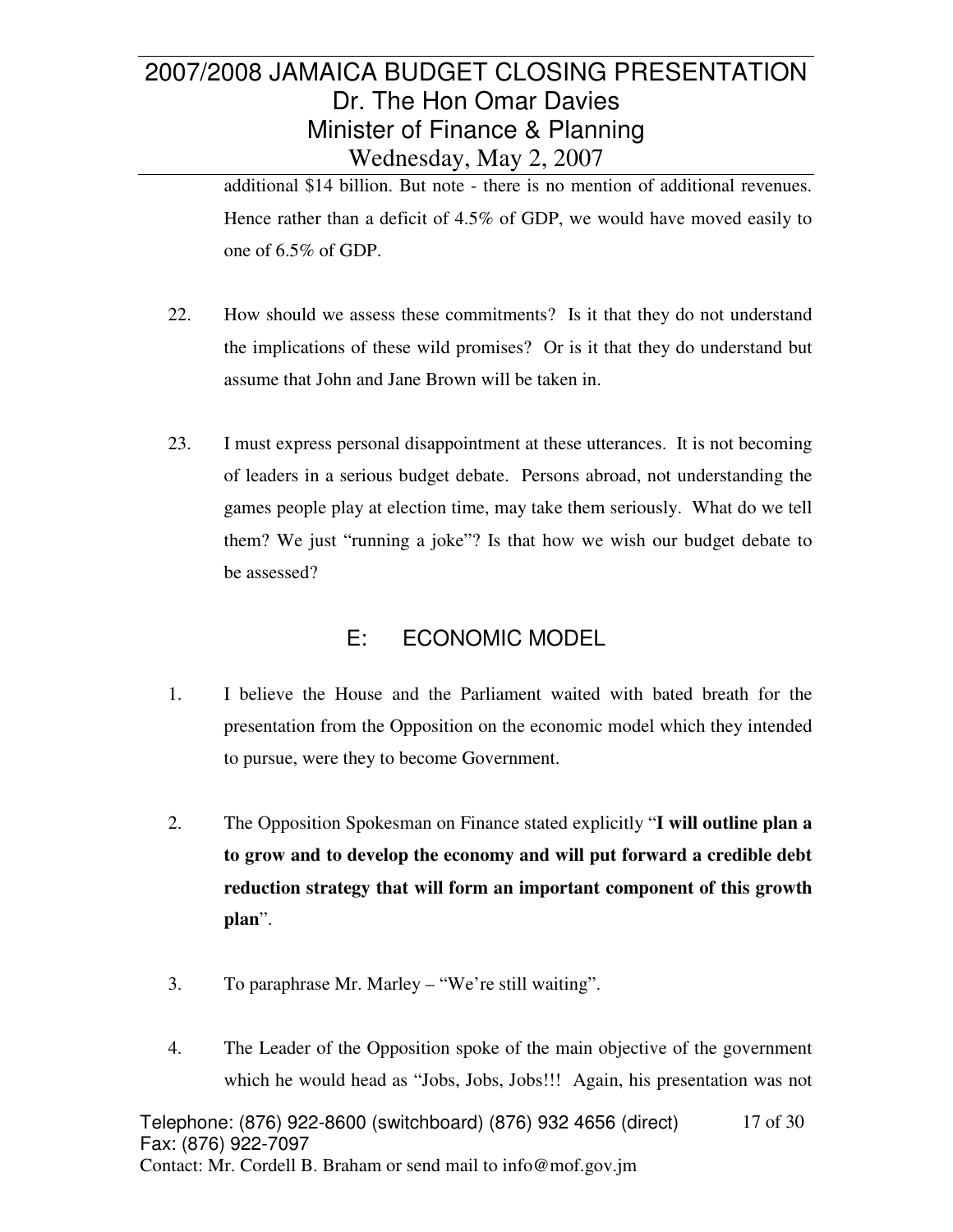dissimilar just headline news. There was nothing "beyond or behind the headlines".

- 5. I will spend some time looking at some of the proposals advanced by both speakers and with special emphasis on the "credible debt reduction strategy" promised by the Opposition Spokesman on Finance.
- 6. However, there are some preliminaries which we need to get out of the way. The first relates to the Opposition Spokesman's presentation on "tax reform". In this section of his presentation, he speaks of a "social security tax" involving the NHT, NIS, HEART Trust and "a new national health service".
- 7. Growing up in the country I do not know whether the same implies in town – we had an expression "bare face". I could not believe that the Opposition Spokesman on Finance would advance this as an initiative from the Jamaica Labour Party. One would assume that he would have been gracious enough to indicate that this is a proposal which was advanced by this Administration for which technical work has been carried out. Furthermore, I sent the principal consultant to meet with the Leader of the Opposition and when he was finished, a copy of the technical report was sent to him. I cannot believe that he did not share this information with his Spokesman on Finance.
- 8. How in heavens name could this now be advanced as an initiative of the Opposition? Let me seek to put this initiative in its proper perspective and invite the Opposition to participate in the discussion leading to the consolidation of the statutory deductions - not the "social security tax" as he termed it.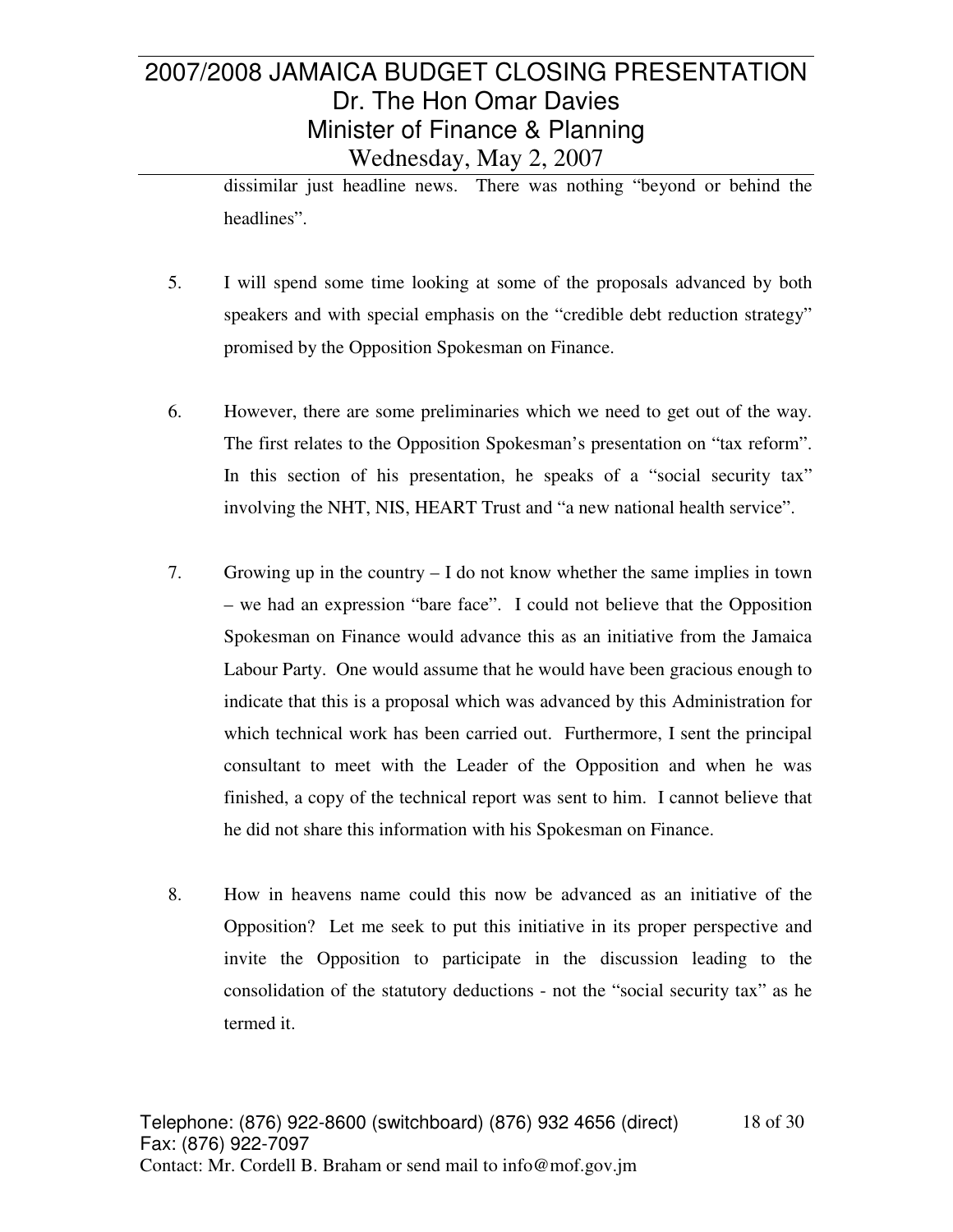- 9. Furthermore, I assume that by claiming it, there is some implicit endorsement of the proposal and the country can hope that tribalism will not dominate the discussion of how we can proceed on this significant and important initiative.
- 10. Three Money Bills I was also taken aback when the Leader of the Opposition indicated that the three money bills, which have been debated on different occasions in this House, would represent a critical plank in their new economic model.
- 11. I do not know whether during his absence from this House, the Leader of the Opposition lost track of discussions which had taken place in various debates on these bills. It was clearly established that not only were they irrelevant to Jamaica but the notion of fixing the exchange rate in an inflexible manner, had been totally discredited by various countries – most tragically, and spectacularly in Argentina.
- 12. The most obvious deficiency arises in situations where a loss of foreign reserves would automatically require an automatic contraction of money supply with possibly grave consequences for the domestic economy.
- 13. I thought, like everyone else, that the public declaration by the Opposition last year of acceptance of the Administration's exchange rate policy implied an abandonment of the three money bills. There is some confusion here and clarification is needed.
- 14. If the Leader of the Opposition is signaling that he wishes to reopen the debate he may wish to consult with his technical advisors to determine the consistency of that position with the announced endorsement the of flexible exchange rate system.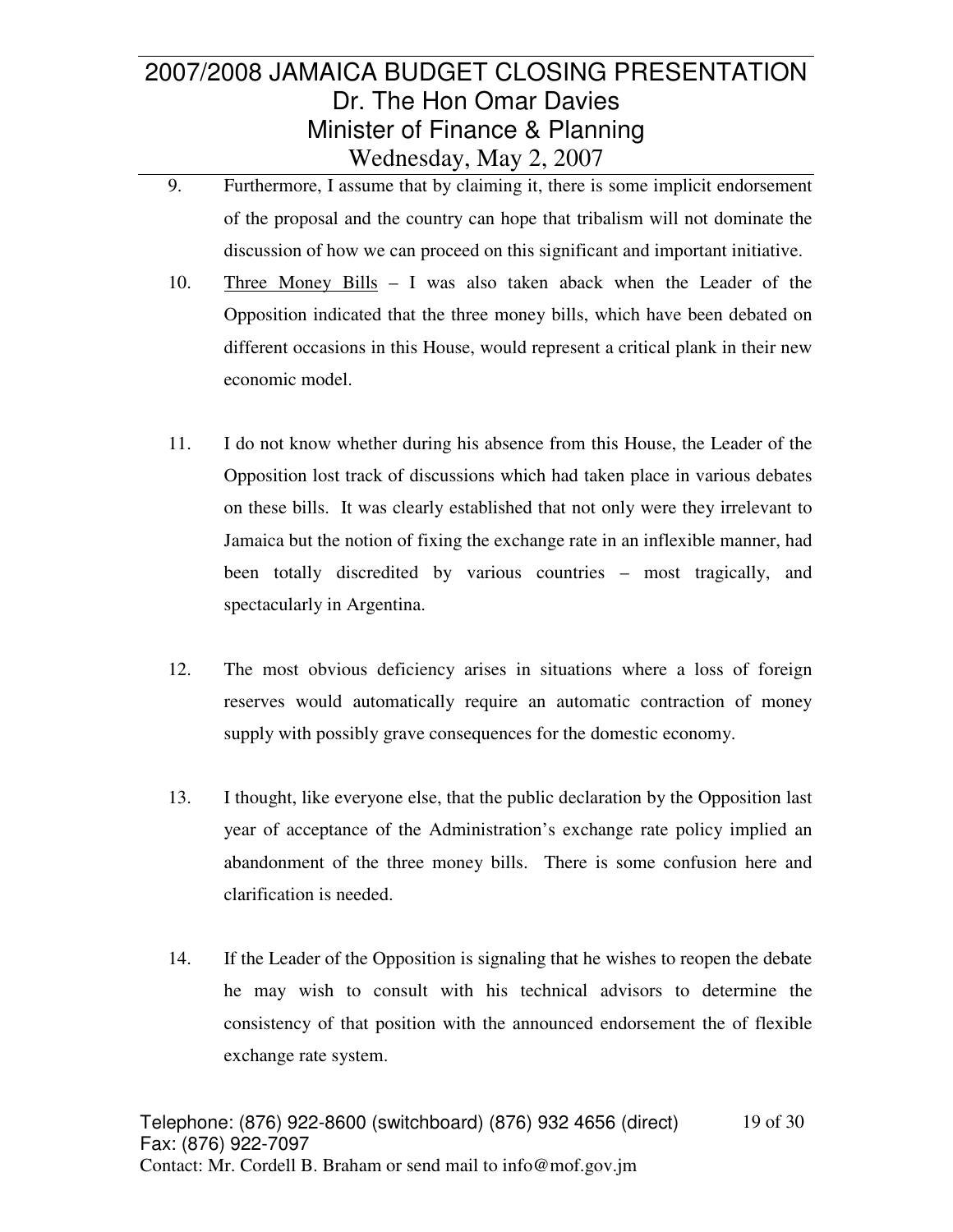15. If he wishes to reverse his position, the public deserves to know and we can resume the debate.

#### **Measure of Unemployment**

- 16. Let me turn to the way in which unemployment is measured the Prime Minister took out the "long handle" yesterday but I believe that the issue is of such importance that we must revisit it.
- 17. The Leader of the Opposition and Opposition Spokesman on Finance spent a lot of time ridiculing the data published by STATIN on employment. Furthermore, whilst claiming that he was not seeking to quarrel with the statisticians, the Leader of the Opposition, sought to question the validity of the data produced.
- 18. He knows better than this, and he should know better than to engage in such practices. It is not worthy of someone who aspires to lead the nation and this Government. The fact is that all measures of employment/unemployment used by STATIN in 2006, are the same ones which have been used historically during JLP and PNP regimes.
- 19. However, we go further. The methodology used is the same used internationally, mandated by the ILO in terms of guidelines established for labour statisticians worldwide.
- 20. If the Leader of the Opposition is questioning the unemployment figures in 2006, he is also questioning it for all previous period. Let us not play games which could affect the credibility of our institutions.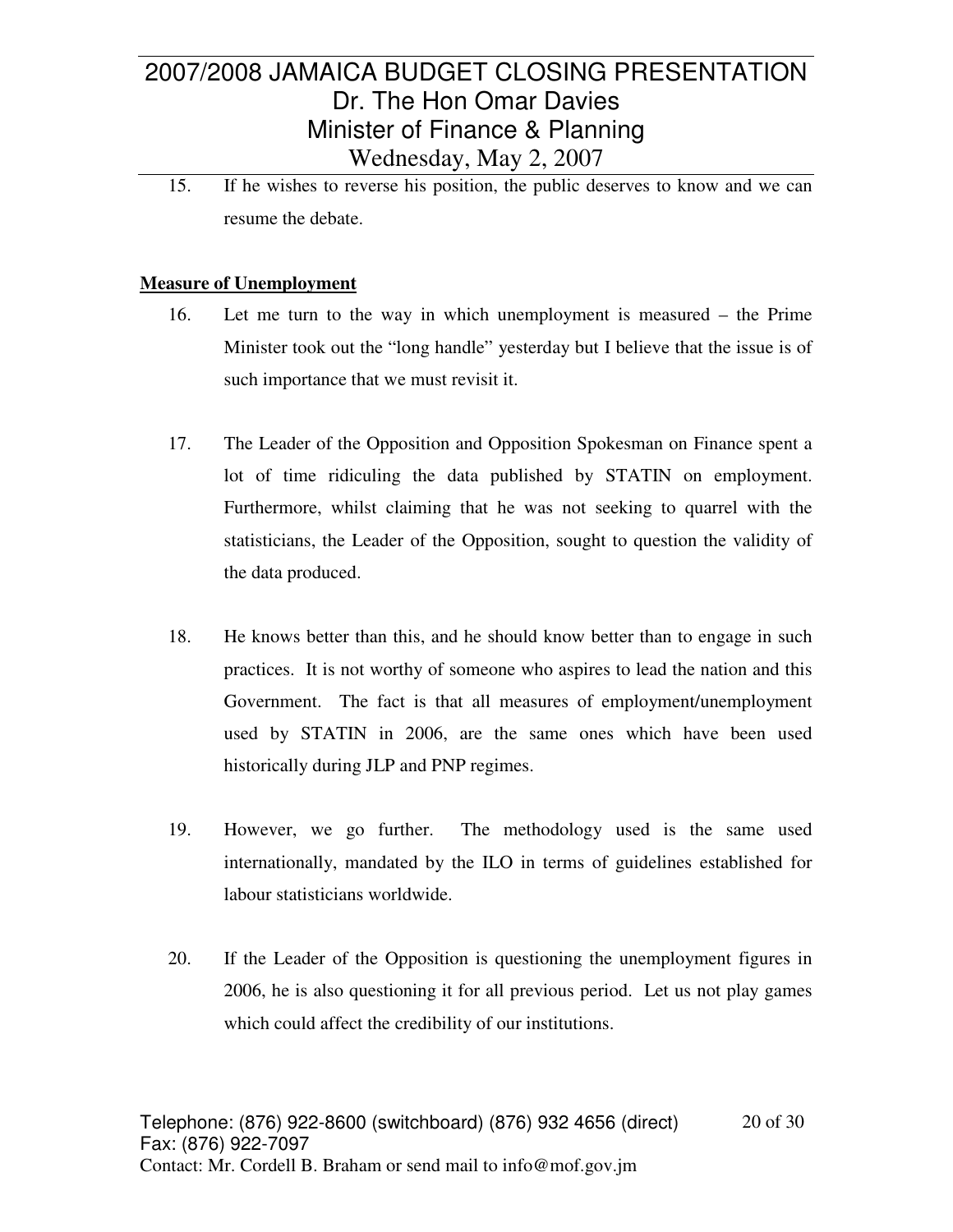- 21. Let me hereby acknowledge the high esteem in which STATIN is held in international circles. Names such as Carmen McFarlane and Vernon James, former Director Generals of STATIN are revered internationally.
- 22. This was the same methodology they used in measuring unemployment in the 70's and 80's. Were they misleading us then?
- 23. The international standard definition of unemployment approved by the ILO is based on three criteria.
	- a) without work;
	- b) currently available for work
	- c) seeking work
- 24. These criteria are not a Jamaican concoction.
- 25. The unemployment figures in Jamaica are based on these three criteria and include persons who are willing to work but are not actively seeking to work, the so-called "discouraged workers".
- 26. If the point the Leader of the Opposition and Opposition Spokesman wish to make is that we need to go further and target the unemployed youth and women, then say so. We would have no difficulty in agreeing. However, let us never seek to score cheap political points by undermining the credibility of our institutions and our professionals.
- 27. Growth I have carefully read both the presentations of the Leader of the Opposition and Opposition Spokesman on Finance. It has been difficult to discern how growth which we all agree is critical will be fostered by a JLP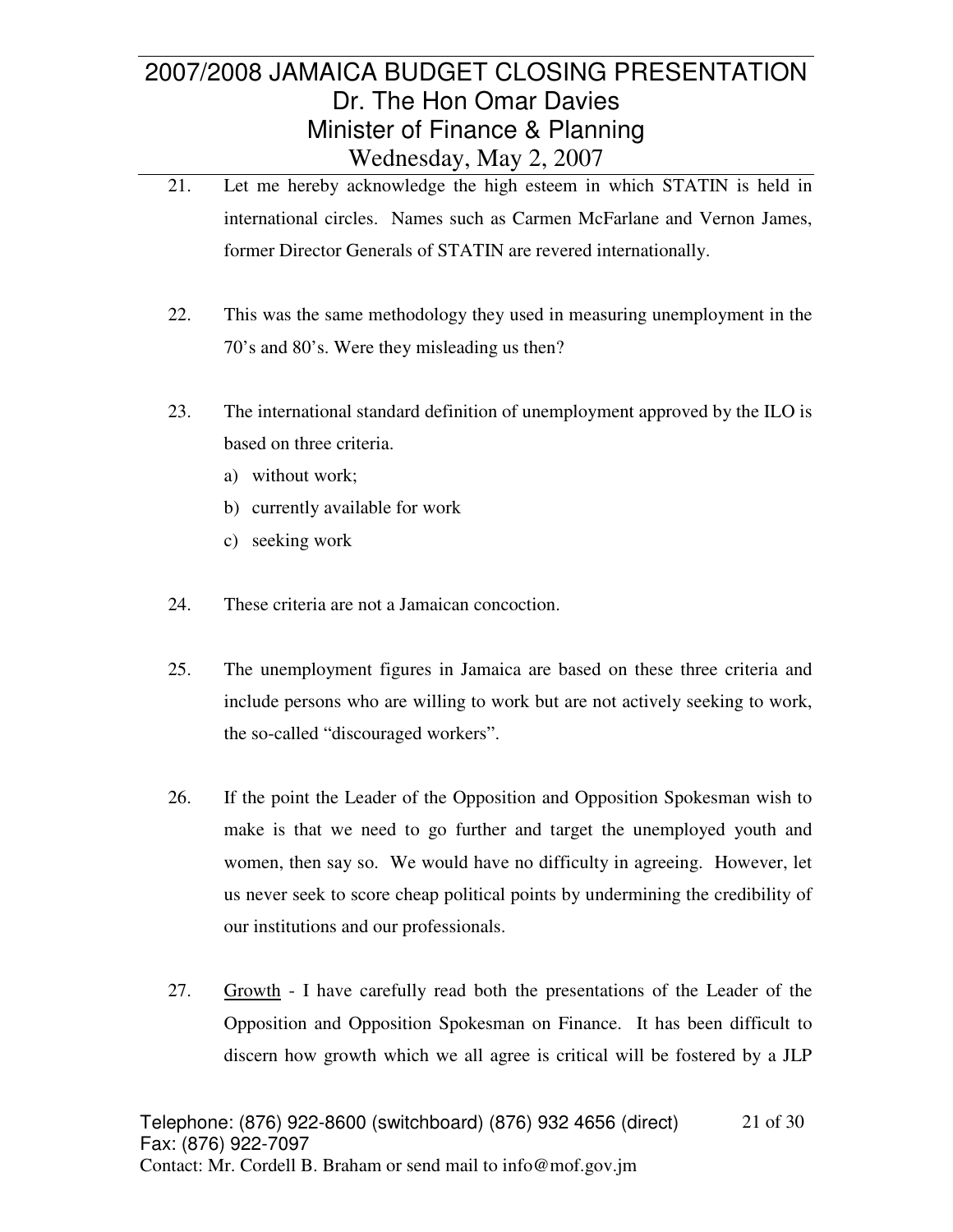Administration. It is simply not good enough to say we need measures that have to be taken to stimulate production and employment creation.

- 28. Consider the Leader of the Opposition's pitch to the manufacturing sector. He proclaims "The manufacturing sector can be assured of the strong support of a JLP government".
- 29. What in heavens name would provide the basis for hope? What should members of the sector glean from such an empty statement? How does the Leader of the Opposition respond to the government's unprecedented increase in credit at reasonable interest rates to the production sector?
- 30. Speaking of interest rates, I was fascinated by the Opposition Spokesman's position on reducing interest rates through partnership with the private sector.
- 31. He stated, "a major component of the JLP's debt management strategy is greater cooperation with the private sector to lower the debt and interest rates for the mutual benefit of the Government, the private sector and the Jamaican people".
- 32. Can anyone claim to understand what in practical terms that means. Would he host a meeting at the Arena, or the Conference Centre and pass a resolution?
- 33. Debt Management Strategy I now turn to what was heralded as the centerpiece of the Opposition Spokesman's presentation on economic growth. The section entitled "A Credible Debt Management Strategy"
- 34. There are some areas on which there is agreement e.g. carrying out a comprehensive audit of government's assets, with the objection of divesting

Telephone: (876) 922-8600 (switchboard) (876) 932 4656 (direct) Fax: (876) 922-7097 Contact: Mr. Cordell B. Braham or send mail to info@mof.gov.jm 22 of 30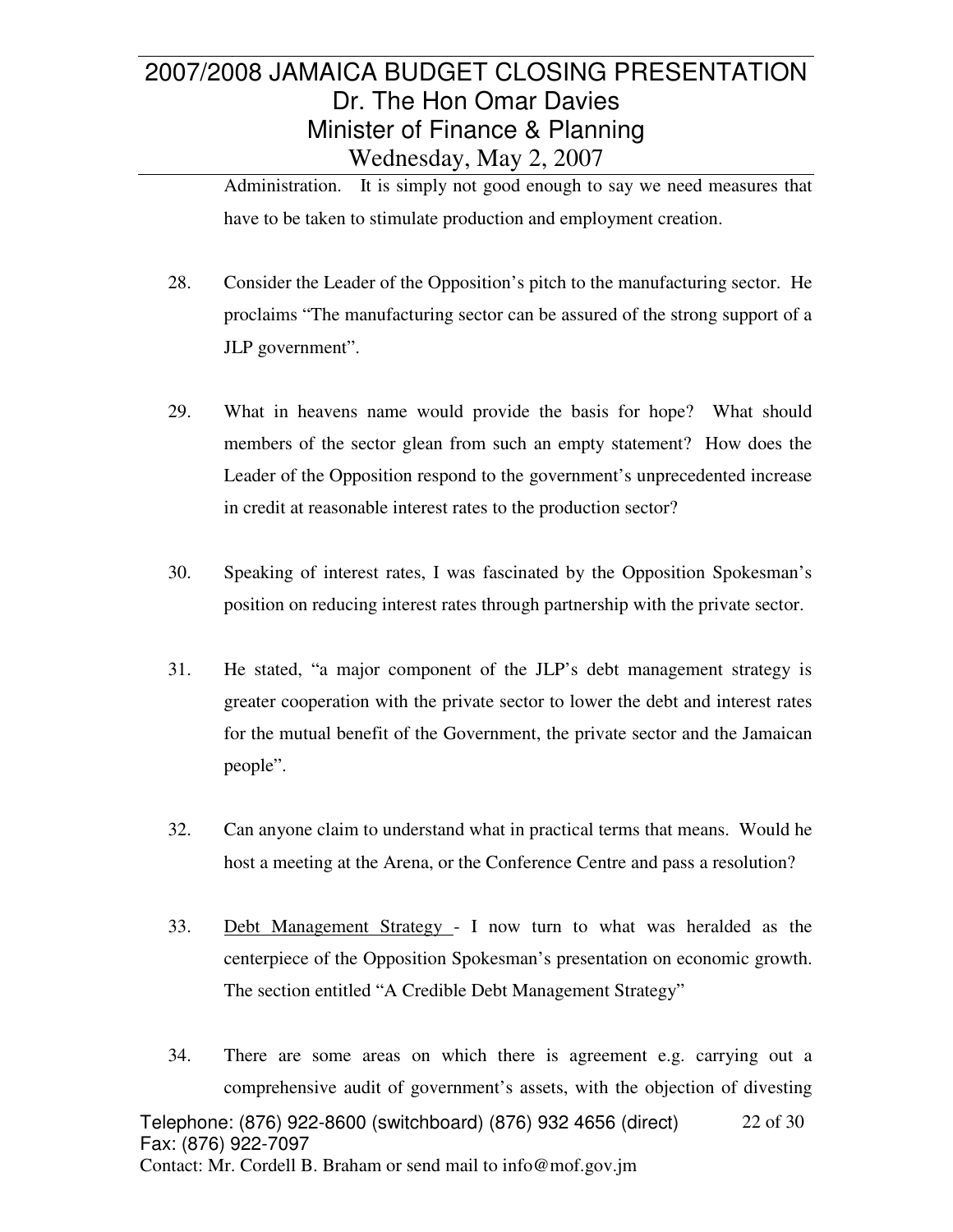those which could provide some resources to assist in paying down debt. The Port Authority is mentioned.

- 35. However any divestment of the Port Authority would need to carry with it a guarantee that the aggressive expansion programme in place would be maintained. Kingston is poised to assume pride of place amongst the ports in the Western Hemisphere.
- 36. There is also reference made to using proceeds of the PetroCaribe to paying domestic debts.
- 37. I have addressed this question on various occasions. To begin, this is explicitly listed in the condition presented to this Parliament for the use of the funds flowing from the PetroCaribe facility. However, I have been at pains to point out that there are other important objectives to which these funds can also be allocated, e.g. providing lower cost fund to the productive sector through Ex-Im and DBJ; also, to tertiary students through the Students' Loan Bureau.
- 38. Providing a stimulus for growth through properly administered credit is as good a use of these resources as paying down domestic debt. The fact is that, it is generally agreed that growing the economy is a priority objective.
- 39. The Opposition Spokesman also raised the point of the Jamaican Diaspora Bonds. Let me state that the Administration recognizes the value of our "kith and kin" living abroad and their potential contribution to economic development.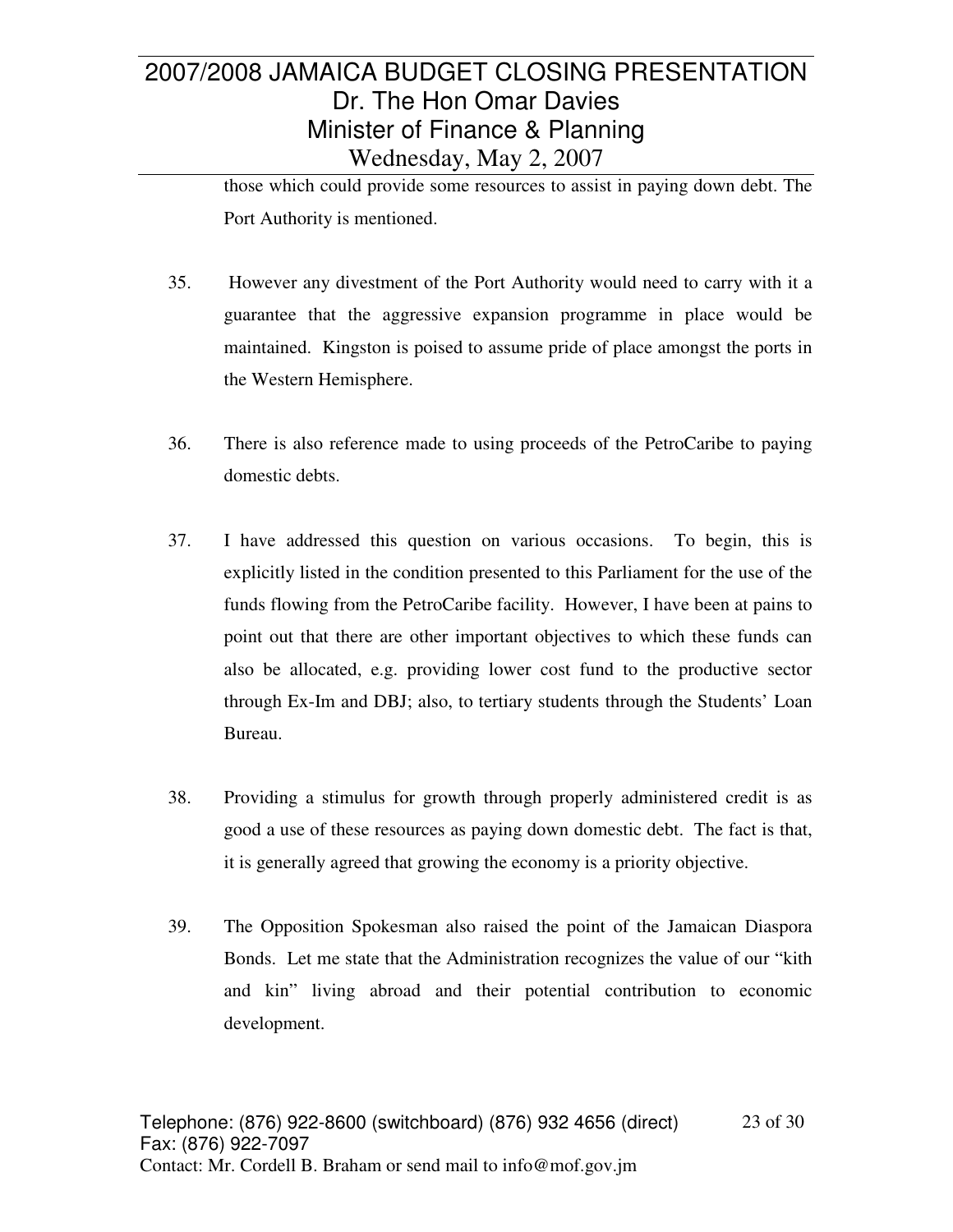- 40. However, let us be realistic. For us to believe that there is a host of wealthy Jamaicans living in the Diaspora who would be willing to purchase Diaspora bonds at a lower interest rate than they could obtain by buying other bonds (Jamaican and otherwise) is both naïve and simplistic.
- 41. I turn to what has been and remains the main plank of the Opposition Spokesman's debt management strategy - securing lending from multilateral agencies on Jamaican terms.
- 42. This is a proposal which has been advanced every year in recent memory by the Opposition Spokesman. He is now fortified by his meeting with representatives from the multilaterals and boasts that he is now interfacing with the "big guys".
- 43. In fact, he speaks of his meetings in South Africa and Washington with representatives of the IMF, World Bank and the IDB.
- 44. Mr. Speaker, let me be very clear for the record and for the information of the Opposition Spokesman.
- 45. The first point I wish to make is that Jamaica continues to maintain good relationship with the multilateral partners. Each year I meet with representatives of the IDB, CDB and the World Bank to discuss their loan programmes to Jamaica, to determine progress on existing projects/programmes and to determine what is possible in the medium term.
- 46. The results of these meetings are not secrets.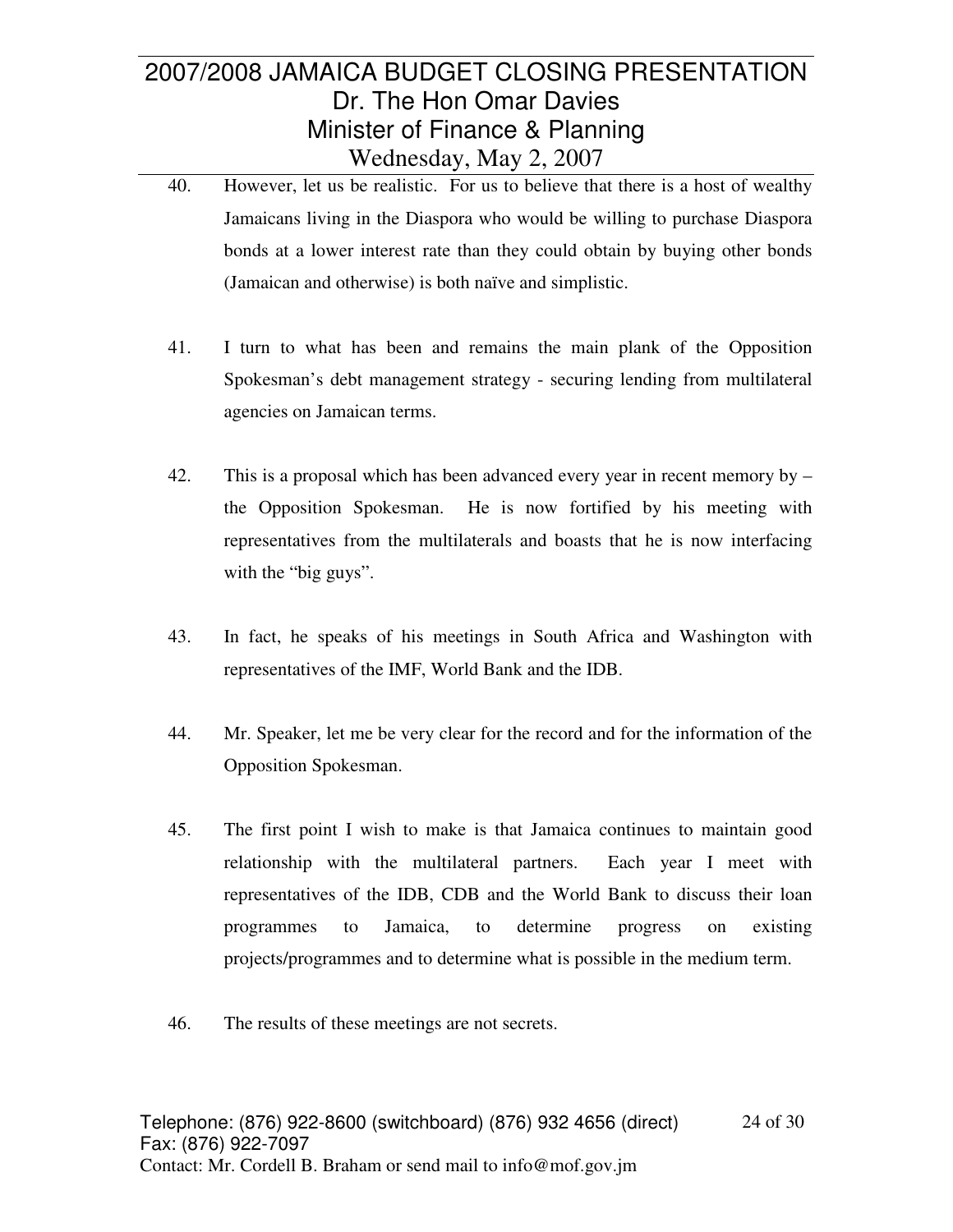- 47. Standard Operating Procedure I am tabling a set of tables indicating these programmes for the three institutions over a period of 1990 to 2006.
- 48. IMF On various occasions, I have pointed out to the House and to the Opposition Spokesman on Finance that we do not qualify to borrow from the IMF because we do not have a balance of payments problem.
- 49. Furthermore, even if we had such problem and qualified for IMF loans, the resources would go to the Central Bank to pay for imports and debts and would not be available for budgetary use. I have said it before and I repeat it.
- 50. As regards loans from the development banks, e.g. World Bank, IDB and the CDB, such loans are available for programmes/projects. Hence, contrary to the claim by the Opposition Spokesman on Finance, such loans cannot be use to refinance more expensive debt.
- 51. The Opposition Spokesman, in boasting of is new found friends and acquaintances in the international communities said he put forward the JLP's policies and they said to him "Mr. Shaw, what you are proposing makes a lot of sense" … how condescending.
- 52. I wish to pose to him a question. Reference is made to his discussion with the IMF officials, it would be useful for him to tell the public and this House whether the IMF has since responded explicitly to his question as to Jamaica's ability to qualify for concessionary loans e.g. through its Poverty Reduction and Growth Facility (PRGF).
- 53. I invite him to tell the public whether he has had any response from the IMF indicating that whatever concessionary loans exist have to be targeted at the

Telephone: (876) 922-8600 (switchboard) (876) 932 4656 (direct) Fax: (876) 922-7097 Contact: Mr. Cordell B. Braham or send mail to info@mof.gov.jm 25 of 30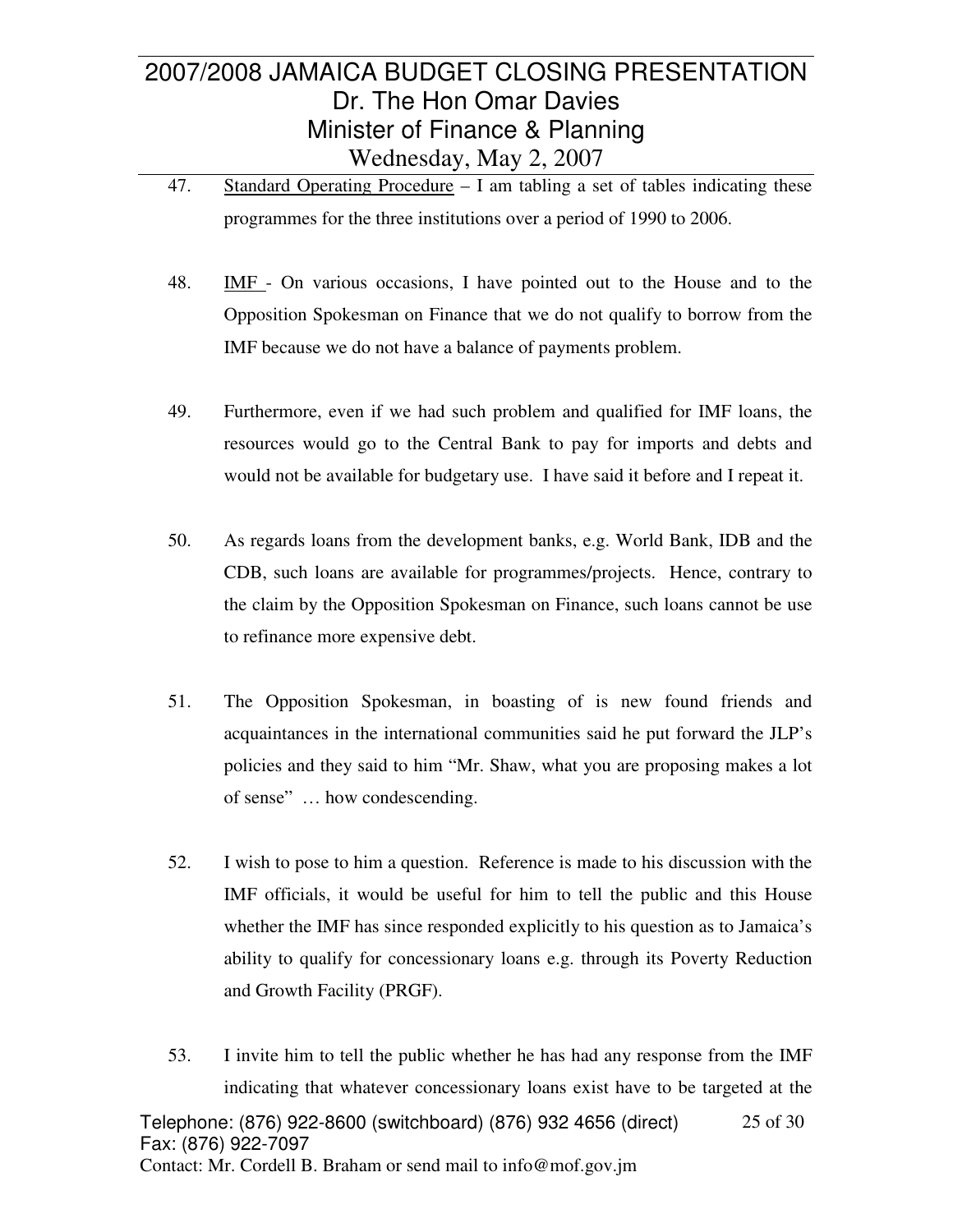poorest countries and furthermore that Jamaica does not qualify because of its per capita income.

- 54. I am inviting him to tell the public what have his newfound acquaintances and high-powered Washington technocrats offered. Could it be that they have dismissed his entreaty about loans and suggested that they could provide policy advice and how to reduce debt through fiscal consolidation.
- 55. I urge the Opposition Spokesman to indicate what has happened since he posed his questions and he was assured that he was "talking sense".
- 56. I note that "solution" to the debt problems lies with accessing more debt from the multilaterals which seems to be a central plank of the Opposition's new economic policy. For example, the Leader of the Opposition himself referred to accessing additional support from the multilaterals to finance the educational transformation initiative.
- 57. Such a proposal is deficient for two reasons. The first is that, at best, the amount available from the multilaterals, regardless of how compliant they are will not be adequate to fund this programme. However, a far more significant point is that even if we do seek some funds from the multilaterals to assist with educational transformation, these resources must represent "topping up" of our own resources.
- 58. What the Administration is saying is that we are committed to financing the education transformation programme - not from new debt but rather from our own internally generated resources. That is one of the critical elements of the proposal, consolidation and rationalization of statutory deductions. This is a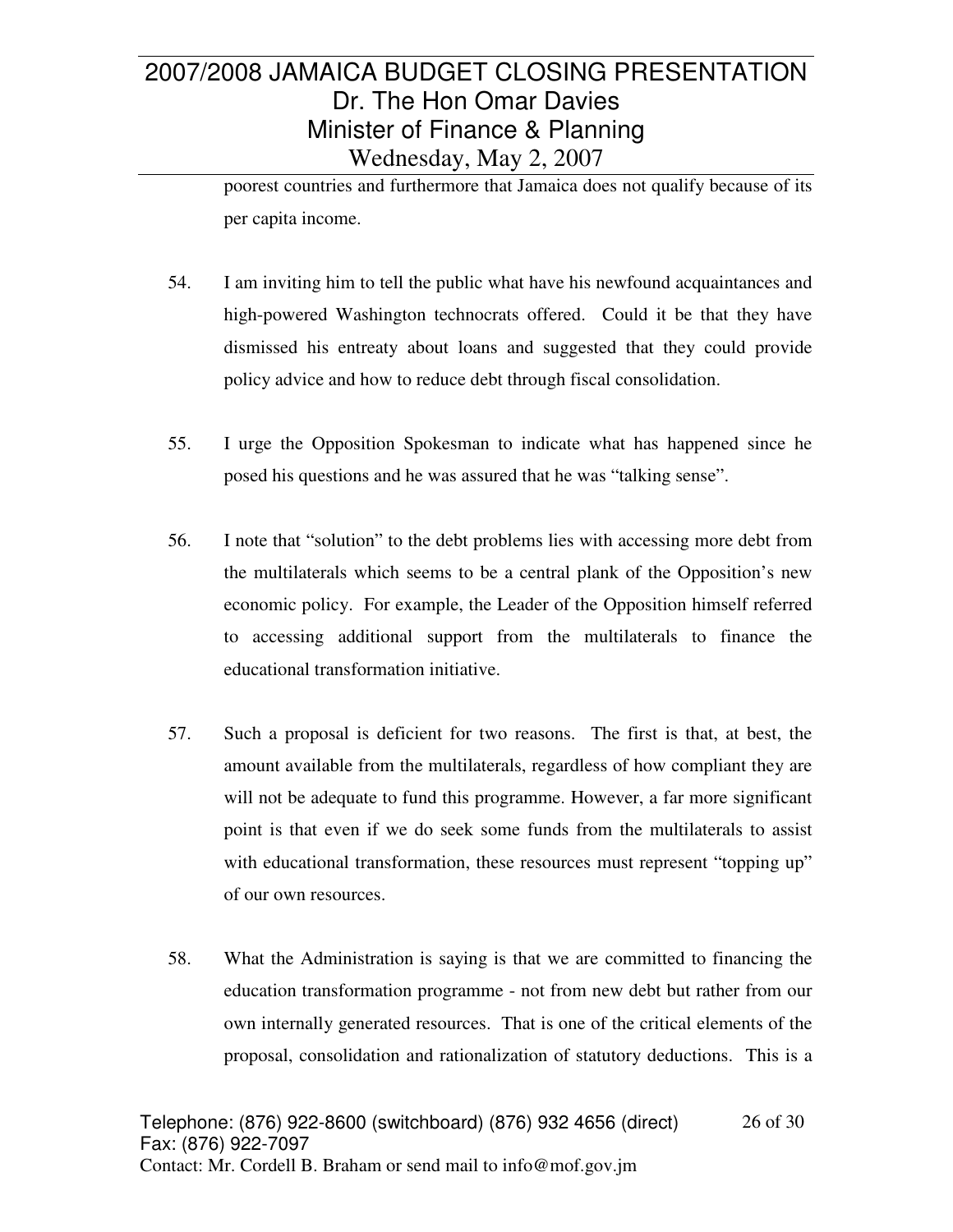clear line of demarcation between our position on financing the transformation in education and that of the Opposition.

- 59. They, who have argued that we are already too indebted, wish to incur more debt. We say that this investment in human development must be essentially funded from our own resources.
- 60. In summary, at the heart of the position of the Opposition on debt management is to return to the reliance on multilateral funding agencies.
- 61. As I have said repeatedly, whilst we remain a member of these institutions, and will borrow from them, where such borrowing meets our criteria, their role in terms of financing programmes and projects in the future is a declining one.
- 62. This is not because we are rejecting cheap money which is offered. The fact is, they too wish to wean us.
- 63. In summary, the heart of the Opposition's position on debt management is flawed by being based on a false premise. They will have to do more homework and come back to the Parliament and the country with something more realistic.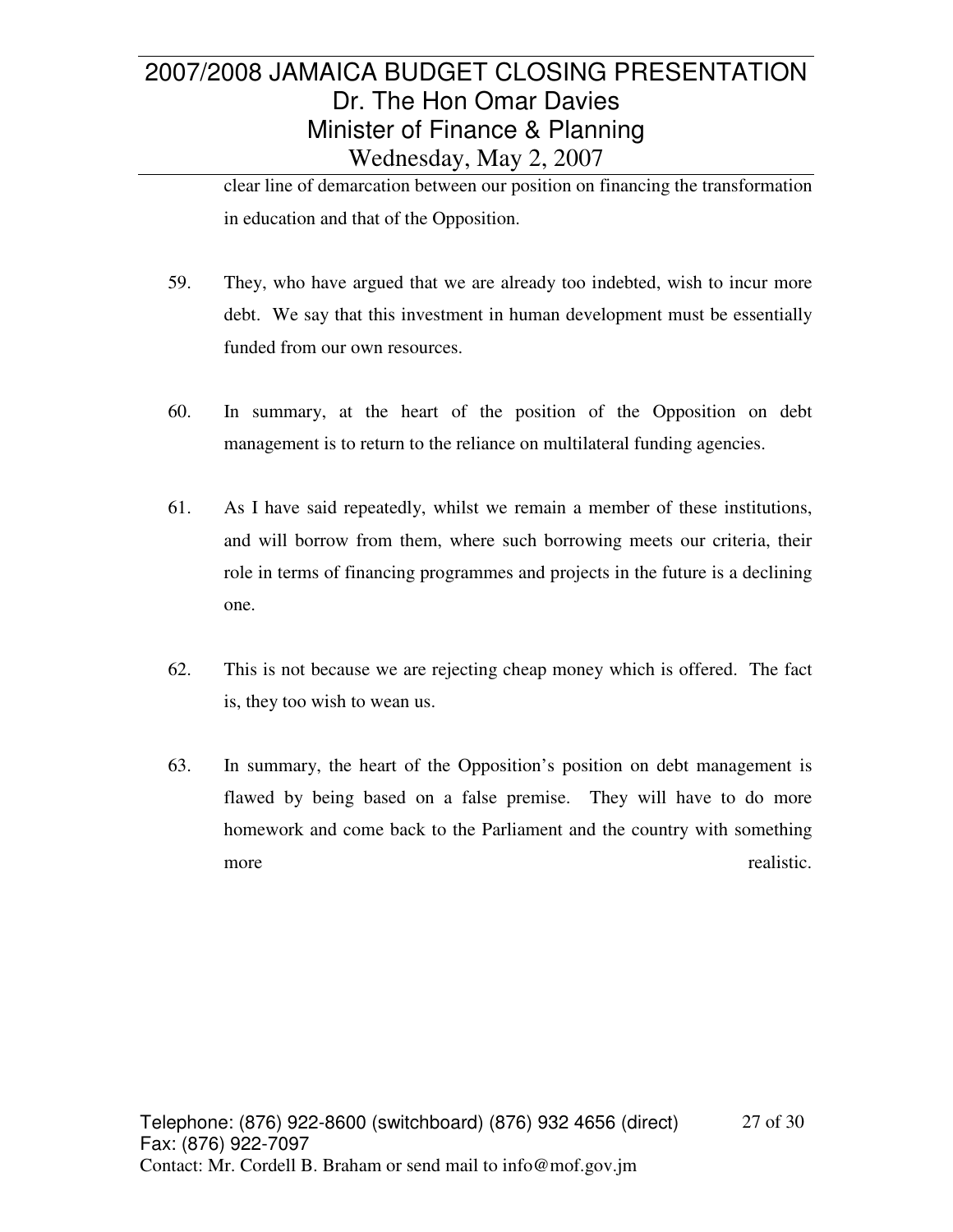- 1. Mr Speaker, we have now come to the end of what has been an interesting debate. The debate comes at the end of a calendar and fiscal year in which both Mother Nature and the world economy treated us favourably.
- 2. As such, there are significant positives which have been highlighted by the Prime Minister, the Minister of Agriculture and myself in our presentations. No need to repeat them at this stage.
- 3. At the same time, the fiscal year coincides with the end of the first year in office of the new Prime Minister and we all know, whether it is stated explicitly or not, that there were many who were assessing her performance. The fact is that from the point of view of fiscal responsibility, there is no way to grade her stewardship other than with an 'A'. This has confounded those who expected a wild spending binge.
- 4. This fiscal responsibility has been further underlined and reinforced by the presentation of a credible budget for 07/08, with expenditure in real terms reduced compared to last year.
- 5. The budget has taken on additional significance as it presented the platform for a major debate on economic policies prior to the General Elections.
- 6. From the perspective of the Administration yes, we have been in power for 18 years but whilst the achievements have been many, the real question is how will we address the new challenges for the medium and long-term?

Telephone: (876) 922-8600 (switchboard) (876) 932 4656 (direct) Fax: (876) 922-7097 Contact: Mr. Cordell B. Braham or send mail to info@mof.gov.jm 28 of 30 7. We have placed those challenges frontally before Parliament and the people.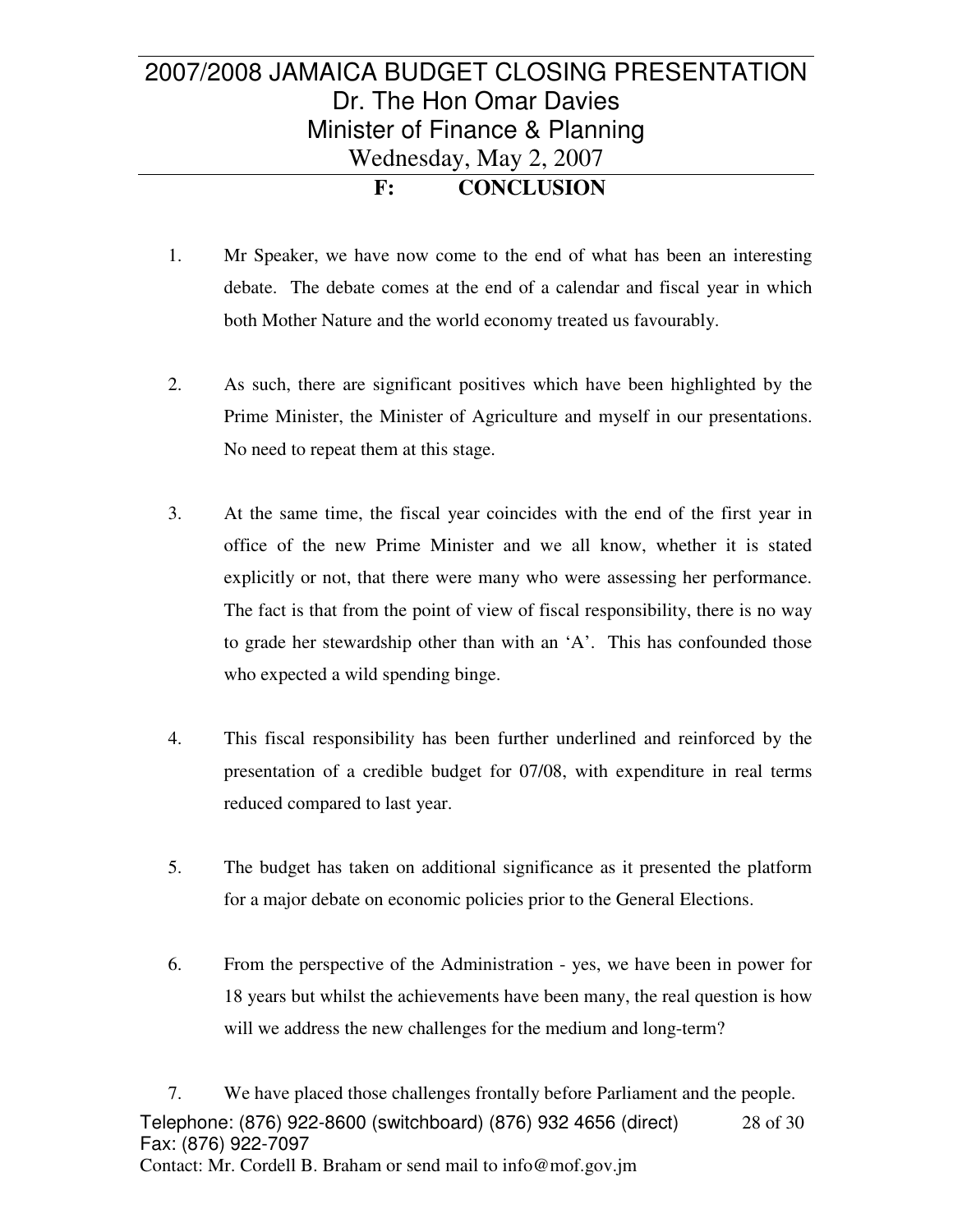- 8. But we have gone further and articulated realistic credible approaches to addressing them. Not only to deal with them, but to achieve higher levels of economic growth and more important greater social equity.
- 9. It is for that reason that we have not simply talked about pro-poor programmes, but have implemented them in education, in health, in social security. It is for that reason that we have put in place macro-economic policies which have attracted record levels of investment.
- 10. These are not claims which are even subject to debate. In fact, the main question posed by the Leader of the Opposition on various occasions has been why have not these record levels of investment translated into higher rates of growth and employment.
- 11. Mr Speaker, whilst the contributions of the Opposition speakers have been lively, they would represent what I would call "headline news". However, when one seeks to probe behind the headline, there is very little in substance.
- 12. Furthermore, we have had wild commitments of additional expenditure of 2% of GDP without any corresponding revenue measures.
- 13. So even whilst the Opposition condemns the deficit target of 4.5% of GDP, they are committing themselves to increasing it through additional expenditure of \$14 billion to 6.5% of GDP.
- 14. We were promised, by the Opposition Spokesman on Finance that at the heart of his credible debt management strategy was to access increased funding